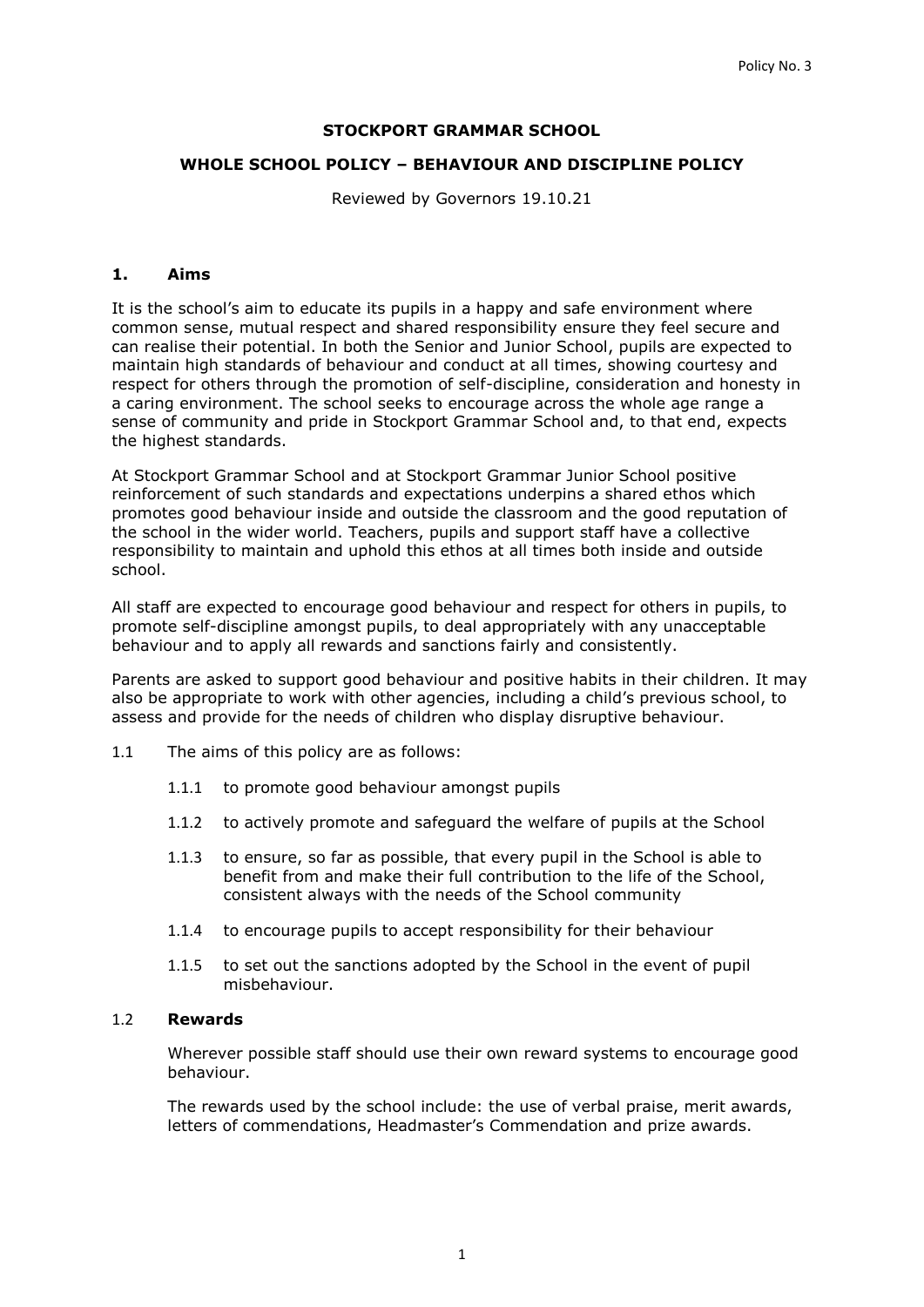- 1.3 Where it is apparent that a pupil has become a constant source of frustration to subject teachers, form tutor, class teacher in the Junior School, the Head of Year, the Head of Section or a Deputy Head, the Head may, having consulted with parents and previously issued three formal written warnings, recommend to the Chairman of Governors that that pupil be suspended forthwith and that such suspension lead to expulsion. Any formal warning may be rescinded if the pupil evidences sustained betterment.
- 1.4 The School maintains a register of sanctions imposed for serious misbehaviour.

The procedure for expulsion and any subsequent appeal is set out in a separate policy document. Further details on discipline approaches and procedures are given in the Senior and Junior School Staff Handbooks.

1.5 This is the Behaviour and Discipline Policy of Stockport Grammar School (**the School**)

## 2 **Promoting good behaviour**

2.1 Pupils are educated about good behaviour through the operation of the School's curriculum, PSHE programme and the School's pastoral support systems. Pupils are encouraged to act responsibly and, through the operation of this policy, to accept responsibility for their behaviour.

The School understands that rewards can be more effective than punishment in motivating pupils. Wherever possible staff should use their own reward systems to encourage good behaviour. The rewards used by the school include: the use of verbal praise, merit awards, letters of commendations, Headmaster's Commendation and prize awards.

The School recognises that where challenging behaviour is related to a pupil's disability, use of positive discipline and reward methods may enable the School to manage the pupil's behaviour more effectively and improve their educational outcomes.

### 3 **Parental involvement**

- 3.1 The School seeks to work in partnership with Parents over matters of discipline, and it is part of the Parents' obligations to the School to support the School rules.
- 3.2 Parents will be informed as soon as reasonably practicable after it becomes clear that the pupil may face disciplinary action for a serious breach of discipline, unless the School is prevented from doing so by the police if they are involved.

Parents will also be notified of disciplinary sanctions for minor breaches of discipline and may be contacted to discuss the matter if it is considered appropriate to do so.

## 4 **Scope and application**

- 4.1 This policy applies to the whole School including the Early Years Foundation Stage (**EYFS**).
- 4.2 This policy (together with the School rules and all School policies on behaviour and discipline) applies to all pupils at the School and at all times when a pupil is:
	- 4.2.1 in or at School
	- 4.2.2 representing the School or wearing School uniform
	- 4.2.3 travelling to or from School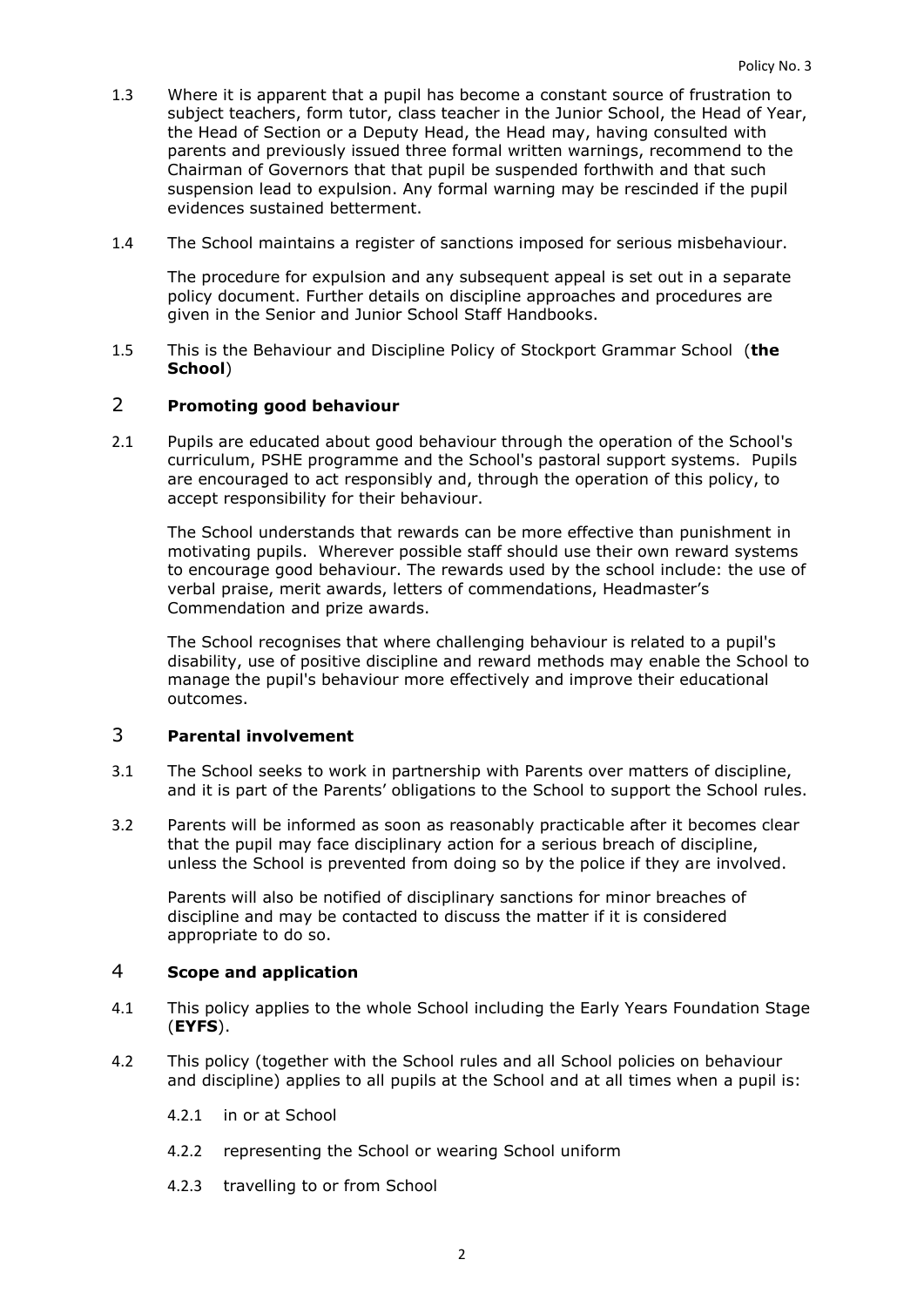- 4.2.4 on School-organised trips
- 4.2.5 associated with the School at any time.
- 4.3 This policy shall also apply to pupils at all times and places in circumstances where failing to apply this policy may:
	- 4.3.1 affect the health, safety or wellbeing of a member of the School community or a member of the public
	- 4.3.2 have repercussions for the orderly running of the School or
	- 4.3.3 bring the School into disrepute.

### 5 **Minor breaches of discipline**

- 5.1 The School has pastoral support systems in place to assist pupils in managing their behaviour. A range of sanctions is available for those who breach the School rules and policies for behaviour and discipline. Sanctions should be applied when rewards have failed, or where it is necessary in the circumstances to show appropriate disapproval.
- 5.2 Allegations, complaints or rumours of minor breaches of discipline are dealt with by staff as they occur. Staff may carry out informal interviews with the pupils involved. Low level sanctions may be given (see below).
- 5.3 When considering the appropriate sanction, the risks posed to pupil welfare by an individual's behaviour will be assessed. This may include consideration of how any action taken, sanctions applied or inaction may affect that individual's welfare and, where appropriate, how it may affect other pupils' welfare and/or the School community as a whole.
- 5.4 The sanctions applied include the withdrawal of free time, separation from peers for a prescribed period and the withdrawal of privileges.

#### 6 **Serious breaches of discipline**

- 6.1 Allegations, complaints or rumours of serious breaches of discipline should be referred to the Head.
- 6.2 The main categories of misconduct which are considered to be serious breaches of discipline include but are not limited to:
	- 6.2.1 supply / possession / use of certain drugs and solvents or their paraphernalia or substances intended to resemble them, or alcohol, tobacco or e-cigarettes and liquids
	- 6.2.2 theft, blackmail, physical violence, intimidation, sexism, homophobia or transphobia, racism or persistent bullying
	- 6.2.3 physical, emotional or sexual misconduct or abuse
	- 6.2.4 behaviour in contravention of the School's policies on the acceptable use of technologies or online safety
	- 6.2.5 supply or possession of pornography
	- 6.2.6 possession or use of unauthorised firearms or other weapons (e.g. knives)
	- 6.2.7 vandalism or computer hacking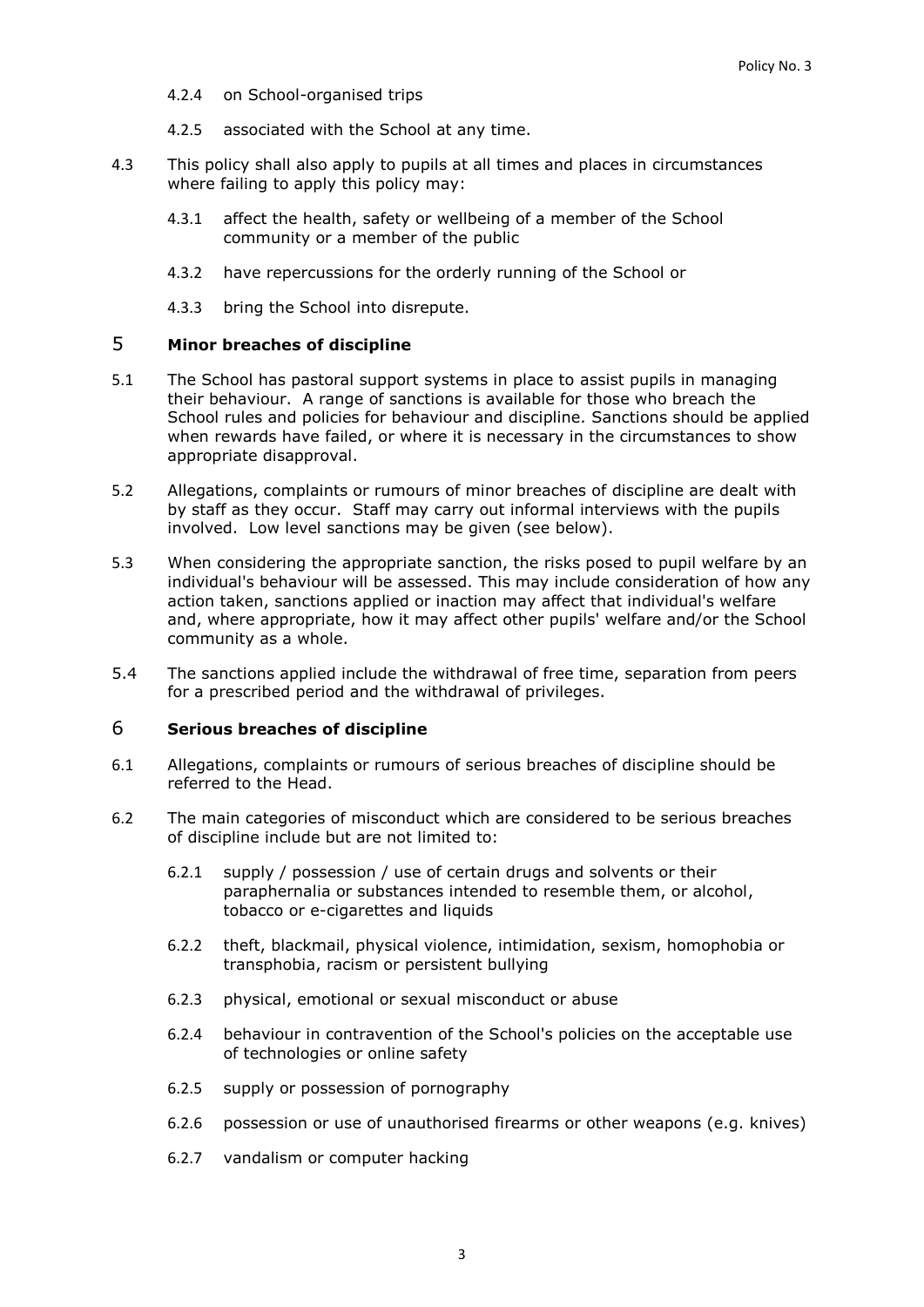- 6.2.8 initiation/hazing type violence and rituals (this could include activities involving harassment, abuse or humiliation used as a way of initiating a person into a group and may also include an online element)
- 6.2.9 behaviour which undermines or challenges the authority of teachers
- 6.2.10 persistent attitudes or behaviour which are inconsistent with the School's ethos
- 6.2.11 other misconduct which affects the welfare of a member or members of the School community or which brings the School into disrepute (single or repeated episodes) on or off School premises
- 6.2.12 other misconduct specifically provided for in the School's Parent Contract and School rules.
- 6.3 The range of sanctions for serious breaches of discipline include:
	- 6.3.1 **Suspension:** A pupil may be sent or released home for a limited period either as a disciplinary sanction or as a neutral act pending the outcome of an investigation or pending a Review.
	- 6.3.2 **Removal**: The parents may be required to remove a pupil from the School if, after consultation with the Parents and if appropriate for the pupil, the Head is of the opinion that:
		- (a) the pupil has committed a breach or breaches of School rules or discipline for which removal is the appropriate sanction or
		- (b) by reason of the pupil's conduct, behaviour or progress, the pupil is unwilling or unable to benefit sufficiently from the educational opportunities and/or the community life offered by the School or
		- (c) the Parents have treated the School or members of its staff or any member of the School community unreasonably.

In these circumstances, and at the sole discretion of the Head, the Parents may be permitted to withdraw the pupil as an alternative to Removal being required.

- 6.3.3 **Expulsion**: A pupil may be expelled from the School for a very grave breach of discipline or a serious criminal offence. Expulsion is reserved for the most serious breaches.
- 6.4 An allegation, complaint or rumour of a serious breach of discipline will be investigated in accordance with the procedures set out in [Appendix 2.](#page-14-0)
- 6.5 If the findings of the investigation support the allegation, complaint or rumour of a serious breach of discipline, a disciplinary meeting will be held in accordance with the procedures set out in [Appendix 3.](#page-15-0)
- 6.6 The Head is required to act fairly and in accordance with the principles of natural justice.

# 7 **Additional needs**

7.1 The School will make reasonable adjustments for managing behaviour which is related to a pupil's disability. Staff should seek advice from the Head if they are unsure about how to manage a pupil's behaviour where this is related to a disability.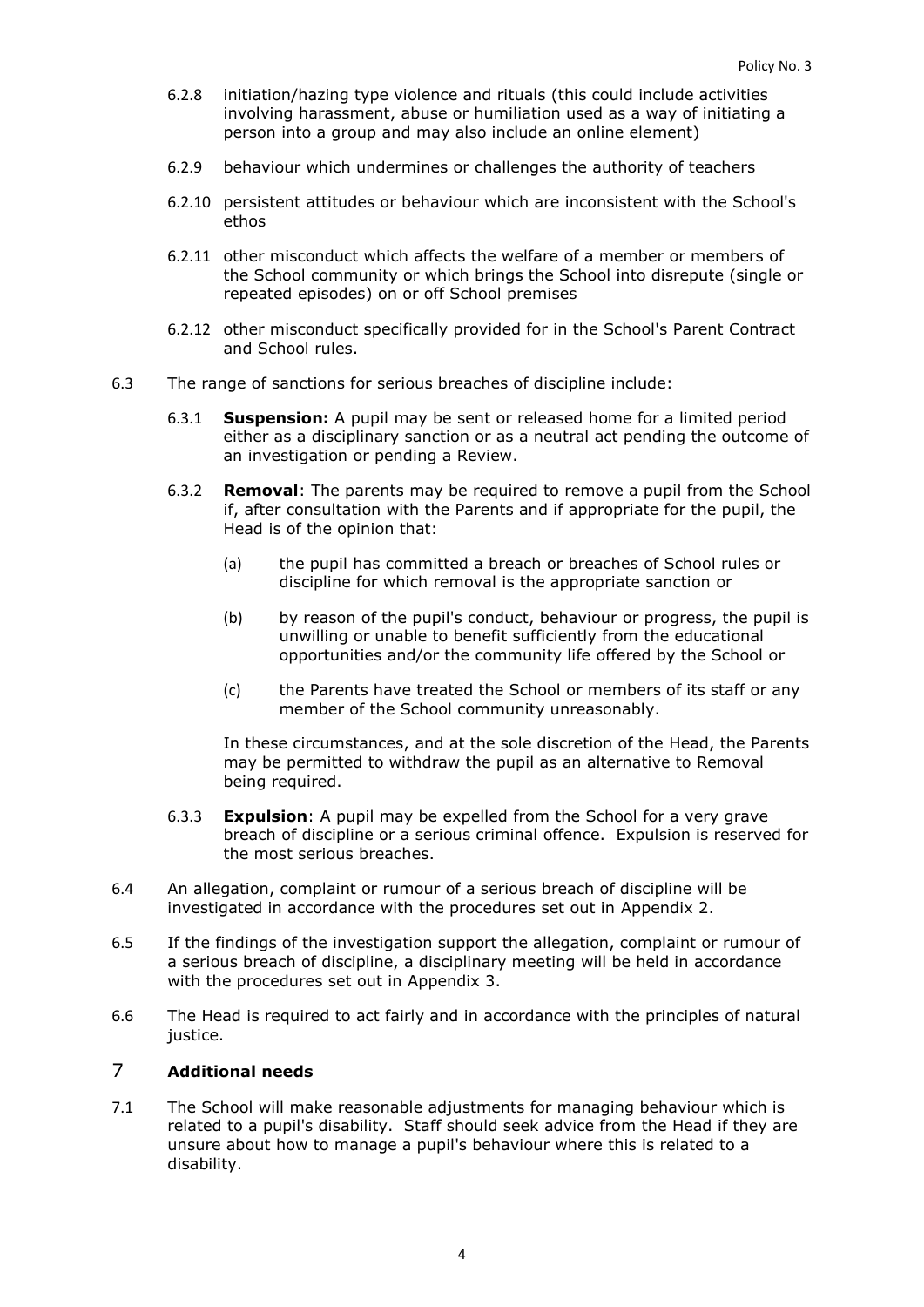- 7.2 If there is a concern that a pupil's behaviour is as a result of unmet educational or other needs, advice should be sought from the Head / SENCO and further action in accordance with the School's Policy on Special Educational Needs and Learning Difficulties will be considered.
- 7.3 Where Expulsion or Removal needs to be considered, the School will ensure that a pupil with a disability or special educational needs is able to present their case fully where their disability or special educational needs might hinder this.

## 8 **Victims of breaches of discipline**

8.1 Where there are pupils who are victims of breaches of discipline, these pupils will be offered reassurance, support and advice as necessary.

# 9 **Safeguarding**

9.1 If behaviour and discipline matters give rise to a safeguarding concern, the School's safeguarding procedures will be followed (see the Safeguarding Policy).

## 10 **Malicious allegations against staff**

- 10.1 Where a pupil makes an accusation against a member of staff and there is reasonable suspicion that the accusation has been deliberately invented or malicious, the Head will consider whether to take disciplinary action in accordance with this policy.
- 10.2 Where a Parent has made a deliberately invented or malicious allegation the Head will consider whether to require that Parent to remove their child or children from the School on the basis that they have treated the School or a member of staff unreasonably and compromised the requirement for mutual trust and confidence.
- 10.3 The School will consider whether the police should be asked to consider if action might be appropriate against the person responsible for the allegation.
- 10.4 The School will consider a malicious allegation to be one where there is sufficient evidence to disprove the allegation and there has been a deliberate act to deceive.

## 11 **Use of reasonable force**

- 11.1 Any use of force by staff will be reasonable, proportionate and lawful. Reasonable force will be used as set out in [Appendix 4.](#page-18-0) Guidance about the use of reasonable force is provided to staff in the Staff Code of Conduct.
- 11.2 Corporal punishment is not used at the School and force is never used as a form of punishment.

#### 12 **Searching pupils**

- 12.1 **Informed consent**: School staff may search a pupil or their possessions or accommodation with their consent for any item. If a member of staff suspects that a pupil has a banned item in their possession, they can instruct the pupil to turn out their pockets or bag. If the pupil refuses, sanctions will be applied in accordance with this policy.
- 12.2 **Searches without consent**: In relation to prohibited items, the Head, and staff authorised by the Head, may search a pupil or a pupil's possessions, without their consent, where they have reasonable grounds for suspecting that a pupil has a prohibited item in their possession. Please see [Appendix 5](#page-19-0) for the School's policy on searching and confiscation.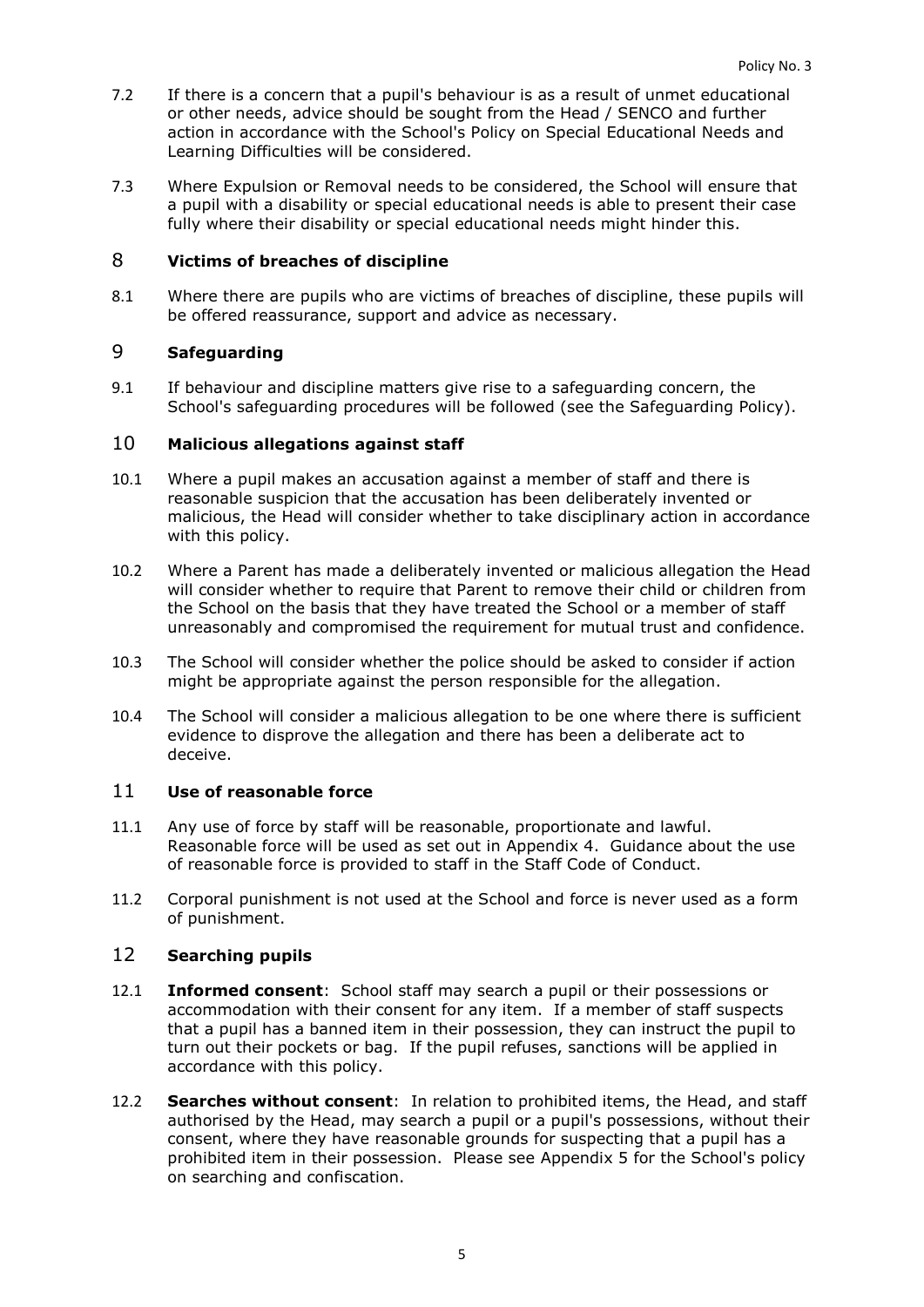## 13 **Training**

- 13.1 The School ensures that regular guidance and training is arranged on induction and at regular intervals thereafter so that staff and volunteers understand what is expected of them by this policy and have the necessary knowledge and skills to carry out their roles.
- 13.2 The level and frequency of training depends on the role of the individual member of staff.
- 13.3 The School maintains written records of all staff training.

## 14 **Record keeping**

- 14.1 All records created in accordance with this policy are managed in accordance with the School's policies that apply to the retention and destruction of records.
- 14.2 A record is kept of sanctions imposed for serious misbehaviour. The record includes:
	- 14.2.1 the name and year group of the pupil concerned
	- 14.2.2 the nature and date of the offence
	- 14.2.3 the sanction imposed and reason for it and
	- 14.2.4 the name of the person imposing the sanction.
- 14.3 This record is reviewed regularly by members of the SMT and Head so that patterns in behaviour can be identified and managed appropriately.

### 15 **Responsibility statement and allocation of tasks**

- 15.1 The Governing Body has overall responsibility for all matters which are the subject of this policy.
- 15.2 To ensure the efficient discharge of its responsibilities under this policy, the Governing Body has delegated the implementation of the Policy to Members of the SMT.

| <b>Authorised by</b>         | Christopher Durn                                              |
|------------------------------|---------------------------------------------------------------|
| <b>Chairman of Governors</b> |                                                               |
| <b>Date</b>                  | 19.10.2021                                                    |
| <b>Circulation</b>           | Governors / teaching staff / all staff / parents /<br>website |
| <b>Status</b>                | Regulatory                                                    |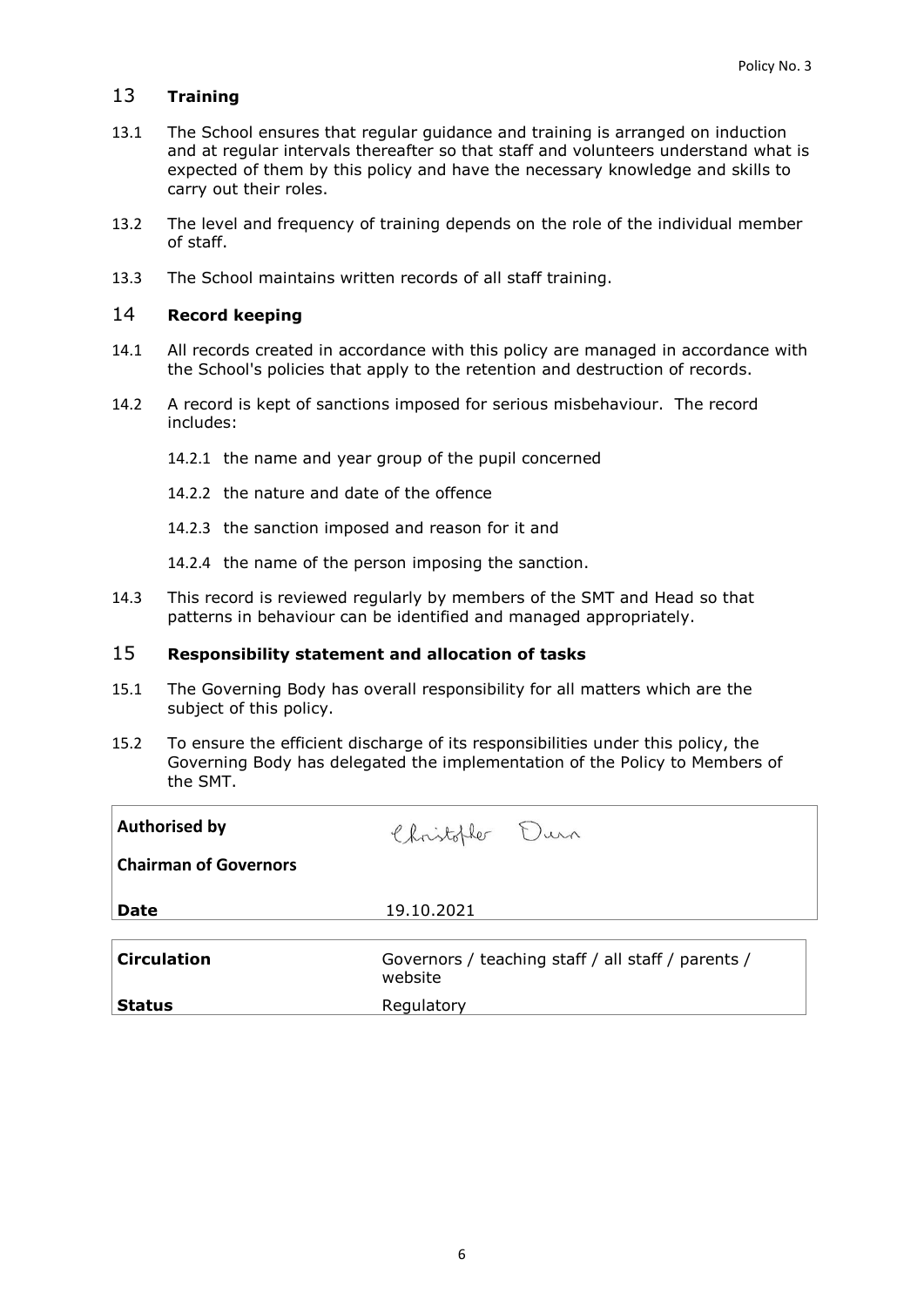## **Addendum**

### **Stockport Grammar Junior School - Behaviour Policy**

### **This policy applies to all pupils at Stockport Grammar Junior School including those in our EYFS settings**

The school seeks to establish consistent expectations and boundaries within a caring and supportive environment. The Form Teacher is central to the delivery of quality pastoral care and behaviour management within the school and is usually the first point of contact for parents, pupils and staff. The Deputy Head has overall responsibility for behaviour management within the Junior School. Structured systems are in place to support pupils and to ensure that all parties recognise the levels of reward and sanction.

Children should be valued as individuals and their talents, interests and developing personalities recognised, acknowledged and appreciated. Wherever possible, the positive aspects of any pupil should be emphasised, and any criticism should be constructive and designed to enhance a pupil's feeling of self-worth and not to dispirit. High standards of behaviour and a good attitude to work should be recognised and acknowledged with verbal praise or some other form of reward.

Within our school, it is important that all children feel valued and respected. Any discriminatory language, behaviour or remarks by children, parents or any other adults are considered unacceptable and will be challenged. (This policy should be read in conjunction with our Equal Opportunities Policy).

We acknowledge that children who are affected by abuse or neglect may demonstrate their needs and distress through their words, actions, behaviour, demeanour, school work or other children. We are a caring community and, as such, have a strong commitment to safeguarding children within our school. (This policy should be read in conjunction with our Safeguarding and Anti-Bullying Policies and Procedures.)

Principles of good behaviour are delivered in a variety of ways including within assemblies, form time, PSHE lessons, by the use of reward systems and the example set by teachers on a daily basis.

#### **Aims**

- To promote a positive ethos, based on care, courtesy and consideration for others, for the whole school.
- To provide a caring and supportive environment in which pupils are able to distinguish right from wrong and to define acceptable standards and the principles of good behaviour.
- To create an environment that consistently encourages and reinforces good behaviour.
- To promote self-esteem through success, self-discipline and positive relationships.
- To show that work and good behaviour is valued, and to help maintain high expectations.
- To develop respect for school, its people and personal property.

#### **Guiding Principles**

- Each day is a fresh start for each child.
- It is important to praise a child's good behaviour. Use the child's good behaviour as a role model for other children.
- Any form of unkindness or discrimination, verbal or physical, must be dealt with. The child must be told their behaviour is not acceptable and why it is not acceptable.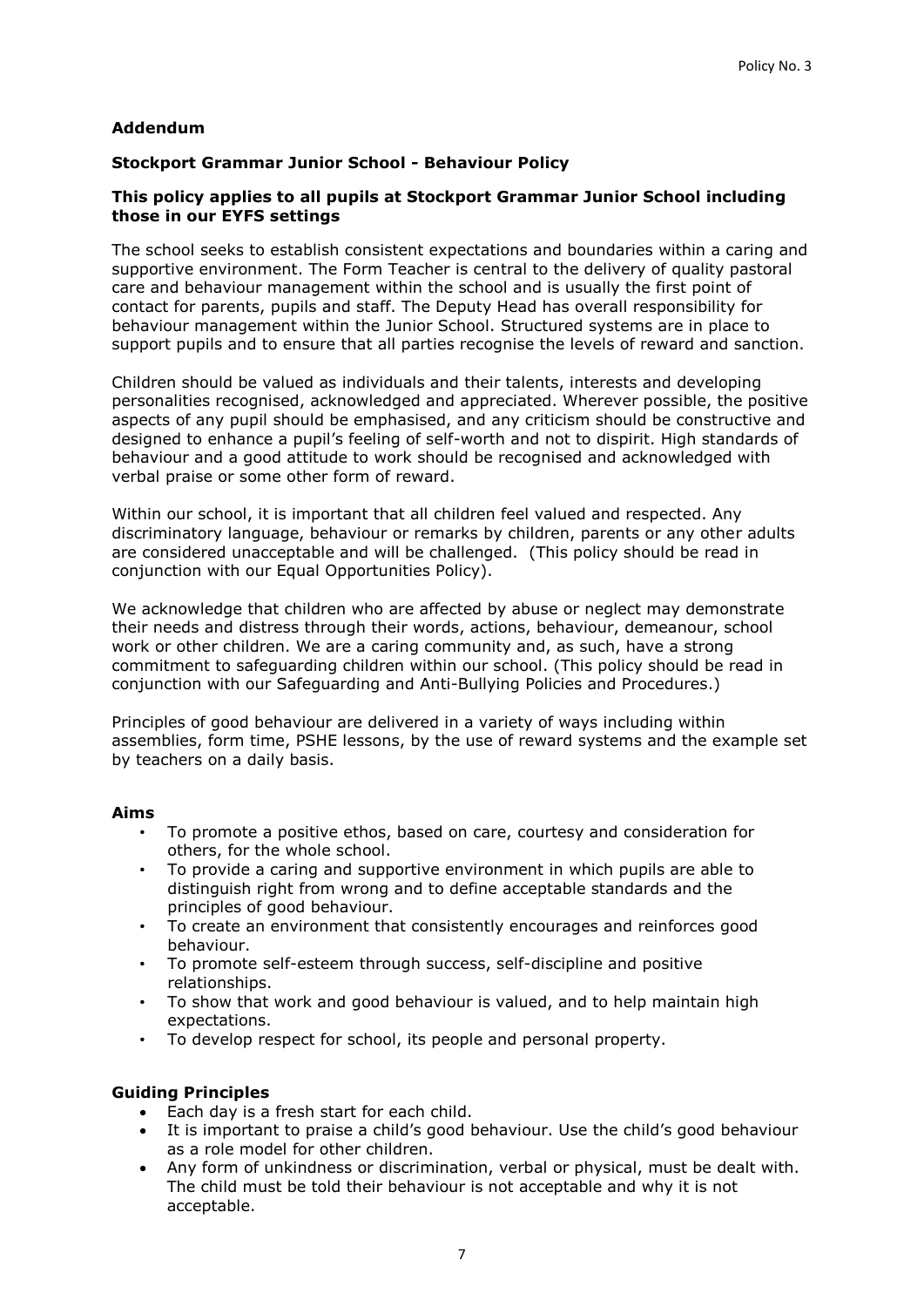- All children should be treated fairly and this policy should be applied consistently.
- Anti-social behaviour should be dealt with calmly and firmly in the hope of achieving an improvement in behaviour.
- Neither physical punishment nor the threat of physical punishment is ever acceptable.
- It is important to listen carefully to explanations as to how incidents occurred so that the wrong conclusions are not drawn and to ensure that children are dealt with fairly.
- Children are expected to apologise for any incidents of poor behaviour.

#### **Rewards**

Rewards are an intrinsic part of reinforcing good behaviour within the school and are used to encourage and develop an ethos of kindness and cooperation both in and out of the classroom. Rewards can be used for effort, quality work, consistency, helpfulness, courtesy and manners and other reasons deemed appropriate by a member of staff.

#### **Sanctions**

We try at all times to be positive in our response to behaviour which has fallen below the expected standard but sometimes it is necessary to take action. Pupils who choose not to behave in an acceptable manner will go through a series of consequences. They will understand that these sanctions are as a direct result of their choice of behaviour. Some punishments will be bypassed for serious offences. However, all pupils are treated proportionally and reasonably.

Sanctions for inappropriate behaviour, either in or out of the classroom, should be given immediately if possible. In most incidences, the member of staff initially concerned about any incident(s) of poor behaviour will deal with it using the sanctions listed. They will usually make the class teacher aware of the incident(s) and have the option to involve the Deputy Head at any point as appropriate. Any children of concern are discussed at the weekly staff meeting.

#### **Infants (including Nursery)**

Pupils are expected to behave in a socially acceptable way, with regard for other children, their feelings and belongings. Our School Golden Rules form the basis of the EYFS and Infant code of behaviour.

We are honest and treat everyone with respect We have good manners We always try our best and never give up We move around the school sensibly We are proud of our school and look after it!

To work alongside these rules, staff will monitor the behaviour of the individual through a 'Sun, Cloud and Rainbow' system. Each classroom displays a rainbow, sun, grey cloud and black cloud. Attached to the sun are individually named pegs which move to the clouds for behaviour that is deemed inappropriate and to the rainbow for particularly good behaviour. The children move the pegs themselves so they take ownership of their behaviour. In Nursery, staff will help the child to move the peg; in other classes children are encouraged to move their own peg. This system is to reward those children who behave well. In Reception, Year 1 and Year 2, a child whose name is on the sunshine for the whole of the week earns 'Golden Time' and if on the rainbow, either 'extra Golden Time' or first choice of activities. 'Golden Time' activities are at the discretion of the teacher.

In Nursery, rewards and sanctions are to be employed by the class teacher. The teacher will use their discretion to remove the child, for a short period of time, from an activity the child particularly enjoys or to allow the child to be the first to choose if on the rainbow. In all EYFS/KS1 classes, if a child is put on the black cloud the parents will be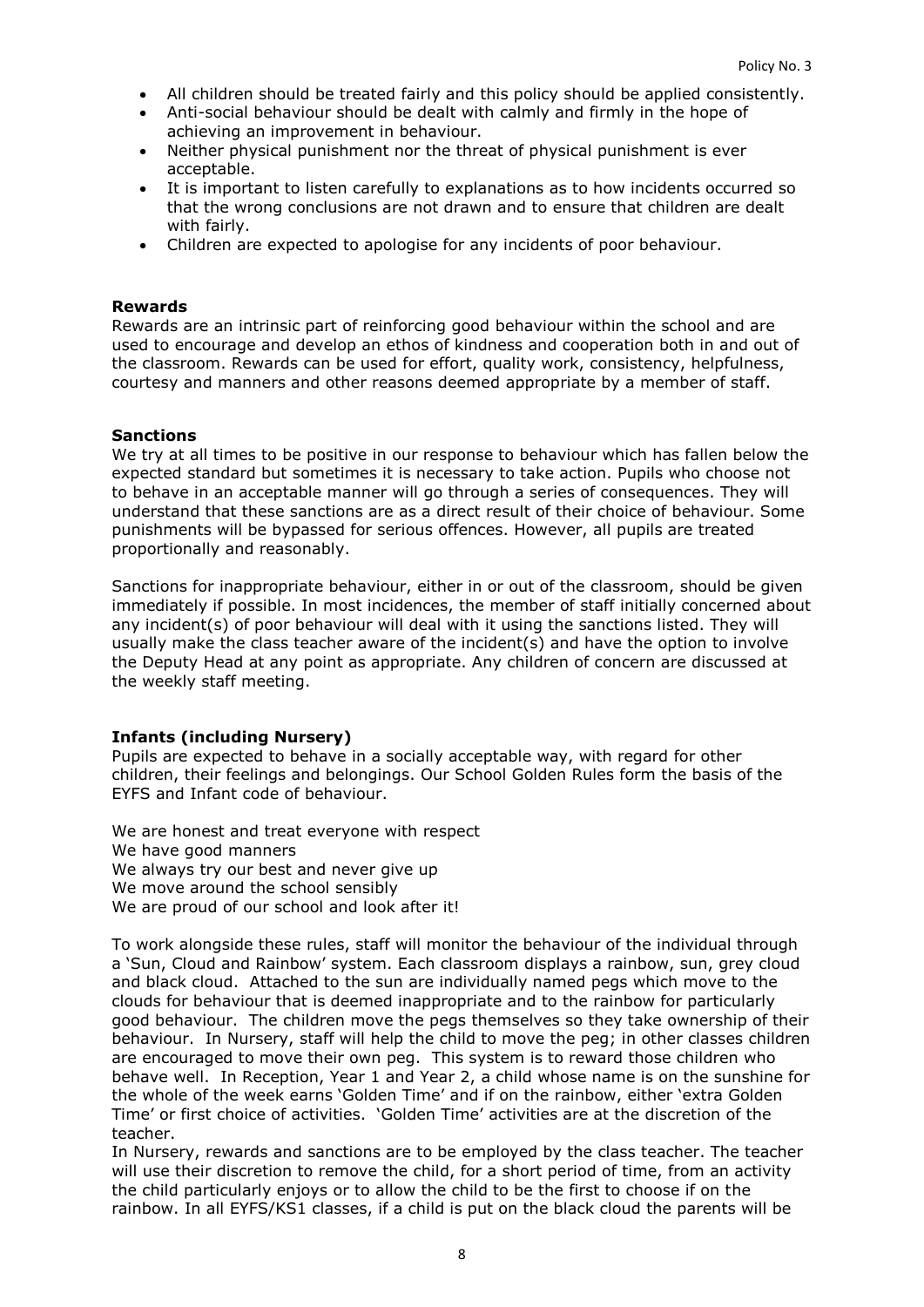informed. If a child is put on the rainbow, a rainbow sticker will be put in their homework or reading diary with the question '*ask me why I am on the rainbow*?'

### **Nursery procedures**

The teacher has overall responsibility for behaviour management within the Nursery. Children are praised and good behaviour is always highlighted and commended. Activities are organised so that they have a positive impact on behaviour and foster sharing, negotiation and co-operation. Clear expectations and boundaries for behaviour are established and children are reminded of acceptable, and unacceptable, behaviour in Nursery.

### **Rewards**

- Staff praise a child's good behaviour by making it clear how pleased they are with the child and use the child's good behaviour as a role model for other children.
- Staff reward good behaviour with a sticker, allowing the child to be leader in the line or do a "special" job, choose a story/activity etc.
- Staff tell parents how well their child has worked or behaved.
- Staff ask a child to show other staff the child's work/ what they have made.
- Staff may complete a 'wow moment' for the child.
- Staff display a child's work.
- Staff tell other children what a child has done and why they are so pleased with him/her.
- Staff get other children to reward a child with a round of applause or to congratulate him/her in some other way.

### **Sanctions**

- Staff explain why the behaviour is unacceptable and remind the children of how we expect them to behave.
- A "look" or saying the child's name is often enough.
- If poor behaviour is repeated, the child may miss some activity time, a quiet cooling off period may be required or to sit apart from others.
- Children are expected to apologise for any incidents of poor behaviour.
- We believe in working in partnership with parents so that they can reinforce Pre-Reception expectations.

## **Infant procedures**

#### **Rewards**

- Immediate reward: This may take the form of verbal praise, smiley face, star, sticker, reward stamp and the child moving their peg to the rainbow and is awarded by the teacher when the work or action is completed. It should be entered into the child's work if appropriate. At the discretion of individual teachers additional strategies may also be in place to support their class.
- Golden time.
- Class teachers have regular contact with parents and can give positive feedback to parents at the end of the day as to how well a child has worked or behaved.
- Those children who achieve an outstanding piece of work or need recognition for personal achievement, consistency or progress are sent to the Assistant Head (Infants) Deputy Head, Curriculum Coordinator or Head for congratulations and some form or recognition (sticker etc.).
- Each week, the Infants have an awards assembly where success during the week is celebrated. Birthdays during that week are celebrated too. Certificates, medals etc. gained both in school and outside of school are awarded. Children who have received a special award stand up to be congratulated.

#### **Sanctions**

• The Cloud System: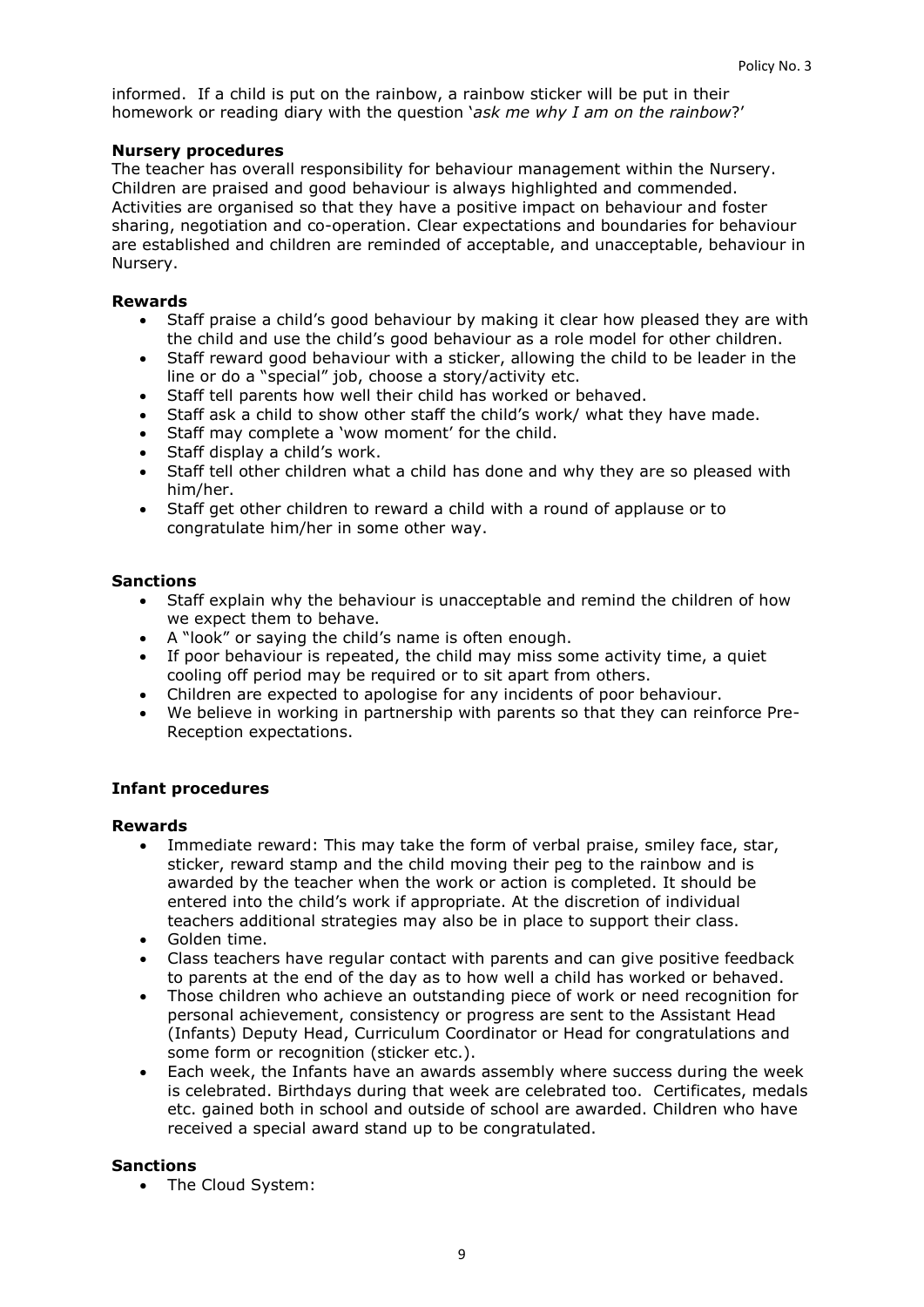Minor incidents, such as persistent shouting out during lessons, talking out of turn, disturbing other pupils' work etc. will warrant a child moving their name peg from the sunshine to the grey cloud.

Persistent inappropriate behaviour will justify a child moving from the grey cloud to the black cloud. A child may move from the sunshine straight to the black cloud. If deemed appropriate, a child's behaviour may be directed straight to the Assistant Head (Infants), bypassing the Cloud system. Behaviour for such a decision may include, hitting, kicking, pushing, biting, hurting others, general rudeness or bad language. If deemed appropriate, the class teacher will inform the parents and / or the member of staff responsible for behaviour management of the key stage. If a child's behaviour continues to be unacceptable, the parents are invited in to school for a discussion as to how school and home can assist the child in a programme of rewards and sanctions to modify and improve behaviour.

 The teacher will talk to the child and explain that the behaviour is unacceptable and will reiterate the expected behaviour.

Additional sanctions used in the Infants include:

- For poor behaviour on the playground a child will be withdrawn from playing with the other children and will have to stand by the duty person or a quiet area for a period of time. For persistent poor behaviour, a child may be withdrawn from the playground altogether and spend a supervised playtime inside with the Assistant Head (Infants).
- To promote positive behaviour an individual star chart / target chart may be set up for a child whose behaviour is causing concern. Targets will be set within a short time span so that the child has a goal to work towards. These targets will be discussed with the child, and usually with parents, so that they are clear as to what they are working towards.
- Children whose behaviour is falling below expectations can be sent to the Assistant Head (Infants).
- Within the EYFS and Infants, an open-door policy is operated and staff work closely with parents. Issues raised by parents are to be dealt with immediately and parents are to be informed of any concerns, serious incidents or regular occurrences of bad behaviour. The Assistant Head (Infants) should be kept informed as necessary.

Specialist teachers, support staff and midday assistants are aware of the system in order to achieve consistency across the curriculum. Any concerns regarding a child's poor behaviour is to be reported, in the first instance, to the class teacher. He or she may then wish to forward the concern to the Assistant Head (Infants).

In order to support staff in upholding the school's behaviour policy, the Assistant Head (Infants) is responsible for behaviour management issues and providing colleagues with guidance and advice should ordinary methods prove to be ineffective. If necessary, matters may be forwarded to the Deputy Head and to the Headmaster

It is vital that all the staff are consistent with their discipline and have a clear understanding of the behaviour policy. Teachers and support staff constantly look for ways to reinforce good behaviour throughout the day with praise and encouragement.

#### **Junior procedures**

#### **Rewards**

- Verbal praise and encouragement.
- Pupils may be asked to complete an 'inappropriate behaviour document' at home and return the next day.
- House points for effort, improving work, kind words / deeds, leadership, responsibility, showing initiative, displaying pride for school and other positive actions.
- Teachers' own rewards (stickers, notes in book etc.)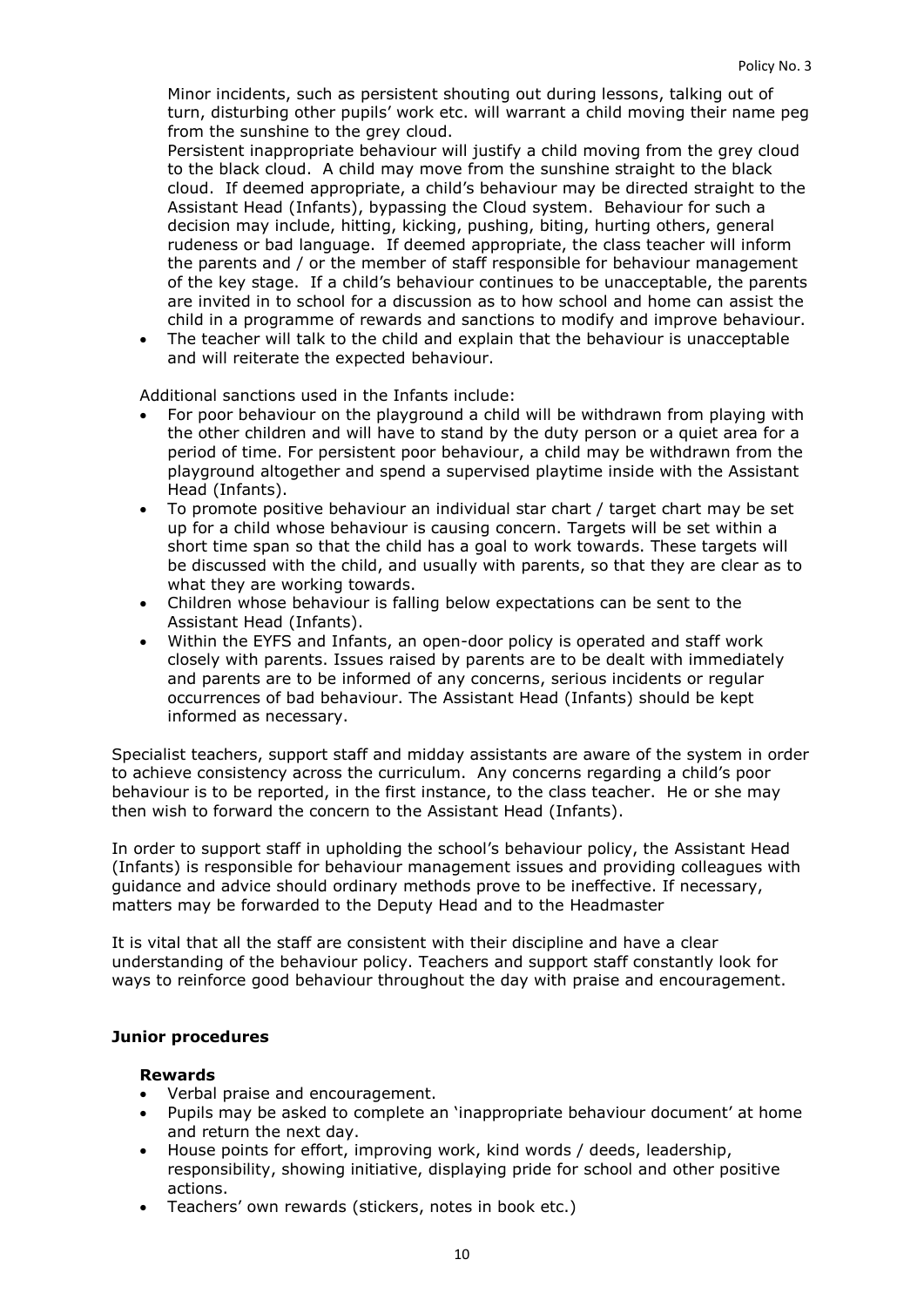- Gold, Silver and Bronze awards awarded in assemblies by the Headmaster for the accumulation of house points over an academic year.
- Merit Cards: awarded for an individual piece of work or a project that has exceeded the expectation based upon a pupil's ability.
- Children and/or work may be sent to the Headmaster, Deputy Head or Assistant Head (Curriculum) for commendation.
- Prize Giving awards (end of academic year).
- Recognition within three weekday assemblies pupils are encouraged to share their achievements both in and out of school with the school community.
- Positions of responsibility within Year 6 (Head Boy and Head Girl, House Captains, Sports Captains, Prefects and Playground Buddies).
- Regular features in the Junior School Newsletter, on the School's website, on the Parent Portal, on display boards and on the Digi-Board monitor in the Junior School foyer.

#### **Sanctions**

- Verbal reprimand or warning regarding future conduct.
- Temporary removal of Head Boy, Head Girl, House Captain, Sports Captain, Prefect or Playground Buddy position and badge. This will be at the discretion of the Deputy Head or Headmaster but would include offences such as: persistent poor behaviour in class, persistent absence of a duty (following a reminder/warning), use of inappropriate language, fighting or poor behaviour on the sports field/court. Upon removal of the badge the pupil will be told when it will be returned to them. It is at the HM's or DH's discretion whether parents are informed. A note is made by the DH in the pupil's iSams Pastoral notes section.
- Yellow Card: issued for poor behaviour, including repeated low level incidents after warning. This may include incidences such as boisterous behaviour in playgrounds, disruption within a lesson, repeatedly talking in line or running in school. The pupil is informed of their card. Receipt of three in a half-term will lead to the Deputy Head contacting parents and, if deemed necessary, a focused behaviour report card being issued.
- Red card: issued for serious incidences of poor behaviour. This may include behaviour that deliberately endangers themselves or fellow pupils, vandalism or inappropriate language. A Red Card will automatically lead to the Deputy Head contacting parents. Exclusion from a sports fixture, lunchtime or afterschool activity may be imposed. All details of the incident will be recorded, interview with child(ren) concerned, contact with parent(s), further sanctions and any further action to be taken. If a child holds a position of responsibility (Head Boy / Girl, House Captain, Sports Captain, Prefect or Playground Buddy), it is highly likely that a red card will lead to the removal of their badge or lanyard. The length of time of removal will vary according to the severity of the offence/s and previous conduct.
- Report Card: a focused card which a pupil is required to have signed by the relevant member of staff for all lessons and/or breaks and assemblies as deemed appropriate. This is signed by the Form Teacher and Parent on a daily basis. A key aim of a Report Card is for the pupil to experience positive feedback from their improved behaviour. The report card is constantly under review and generally used for a maximum of two weeks.

There are specific arrangements relating to failure to complete work:

- Year 3: three homeworks not completed, without justification (note, email or verbal message from parent) will result in parents being contacted by the Deputy Head.
- Year 4, 5 & 6: a missed homework, without justification (note, email or verbal message from parent) will qualify for '24 hours' grace'. If, after this period of time, the homework has not been submitted in person or, if appropriate, online, this will result in parents being contacted by the Deputy Head.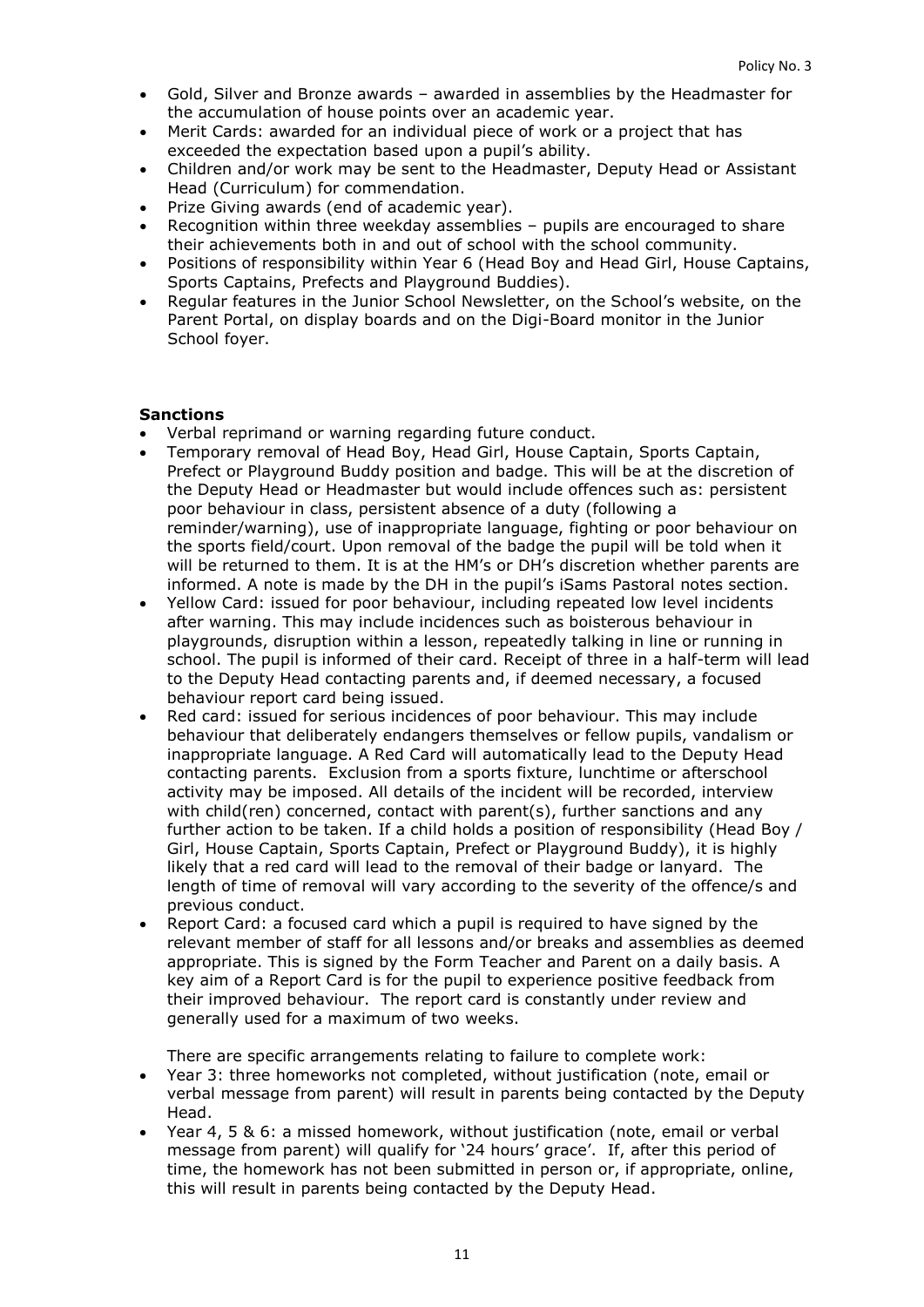### **Physical Restraint**

In accordance with section 131 of the School Standards and Framework Act 1998, it is the policy of Stockport Grammar Junior School not to use corporal punishment under any circumstances.

Although teachers have the legal right, if authorised by the Head, to use reasonable force to restrain or control pupils, it is the policy at SGJS that physical contact in this situation should be avoided, and only used under exceptional circumstances. Wherever possible situations that might warrant physical restraint or reasonable force should be dealt with by a member of the Senior Management team. Members of staff should always seek to use alternative approaches to deal with difficult situations, particularly if there is no immediate threat of personal injury and damage. Staff may use reasonable force to prevent a pupil from:

injuring or endangering themselves or others; committing a criminal offence.

Use of physical restraint must be reported immediately to a member of the Senior Management Team and a written report submitted to the Headmaster within 24 hours. A member of the Senior Management Team will also contact the parents of a child who has been physically restrained as soon as is practicable.

### **Sanctions for Serious and/or Repeated Offences in the Junior School**

(See Whole School Exclusion and Expulsion Policy)

For serious infractions of the School Rules the following sanctions will be considered by the School. The School will not discriminate against a disabled pupil by excluding or expelling him/her from the School for a reason related to the pupil's disability, as defined in the Disability Discrimination Act.

**Exclusion** of the pupil from school either temporarily or with a view to permanent exclusion (expulsion or withdrawal) pending proper procedures and, if necessary, investigations. It may be for a finite period, if it is on disciplinary grounds, or for an indefinite period if it is on the grounds of non-payment of fees. The maximum term for a finite exclusion is ten consecutive school days.

**Requirement to remove** may be based on lesser grounds than outright expulsion and as with withdrawal it does not carry with it the ongoing stigma or long-lasting effects for the pupil of expulsion. It involves the agreement of the parents to withdraw the pupil before the stage of expulsion proper is reached or decided upon by the school.

**Expulsion**, that is, the removal of the pupil from school at the school's insistence, regardless of the wishes of pupil or parents. Parents may choose to remove their child from school before expulsion procedures can be completed or in preference to submitting to them.

#### **All pupils, in EYFS, KS1 and KS2 are expected to treat one another with care, courtesy and consideration. Here are our five Golden Rules:**

We are honest and treat everyone with respect We have good manners We always try our best and never give up We move around the school sensibly **We are proud of our school and look after**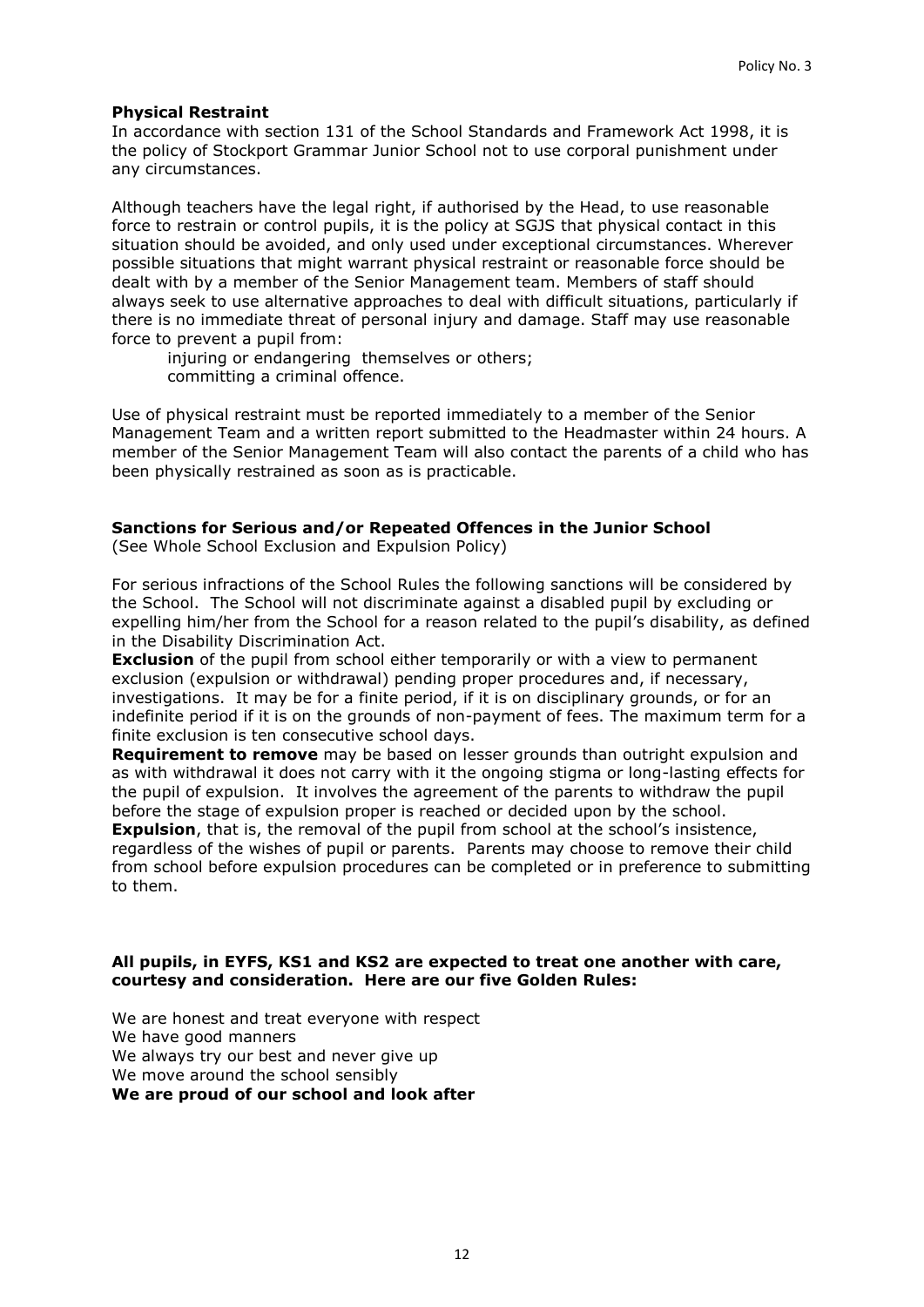## **Appendix 1 Regulatory framework; publication and availability; definition**

### **Regulatory framework**

This policy has been prepared to meet the School's responsibilities under:

The Education (Independent School Standards) Regulations 2014

The Statutory Framework of the Early Years Foundation Stage

The Education and Skills Act 2008

The Childcare Act 2006

The Equality Act 2010

This policy has regard to the following guidance and advice:

[Behaviour and discipline in schools \(2016\)](https://www.gov.uk/government/uploads/system/uploads/attachment_data/file/488034/Behaviour_and_Discipline_in_Schools_-_A_guide_for_headteachers_and_School_Staff.pdf)

[Use of reasonable force \(2013\)](https://www.gov.uk/government/uploads/system/uploads/attachment_data/file/444051/Use_of_reasonable_force_advice_Reviewed_July_2015.pdf)

[Searching, screening and confiscation \(2018\)](https://www.gov.uk/government/uploads/system/uploads/attachment_data/file/554415/searching_screening_confiscation_advice_Sept_2016.pdf)

[Keeping children safe in education \(2021\)](https://www.gov.uk/government/uploads/system/uploads/attachment_data/file/550511/Keeping_children_safe_in_education.pdf)

The following School policies, procedures and resource materials are relevant to thispolicy:

IT acceptable use policy for pupils

anti-bullying procedures

education on smoking, alcohol and the misuse of drugs and substances

online safety protocols

safeguarding policy

risk assessment policy for pupil welfare

special educational needs and disability policy

#### **Publication and availability**

This policy is published on the School website and is also available in hard copy on request. A copy of the policy is available for inspection from the Bursary during the School day. This policy can be made available in large print or other accessible format if required.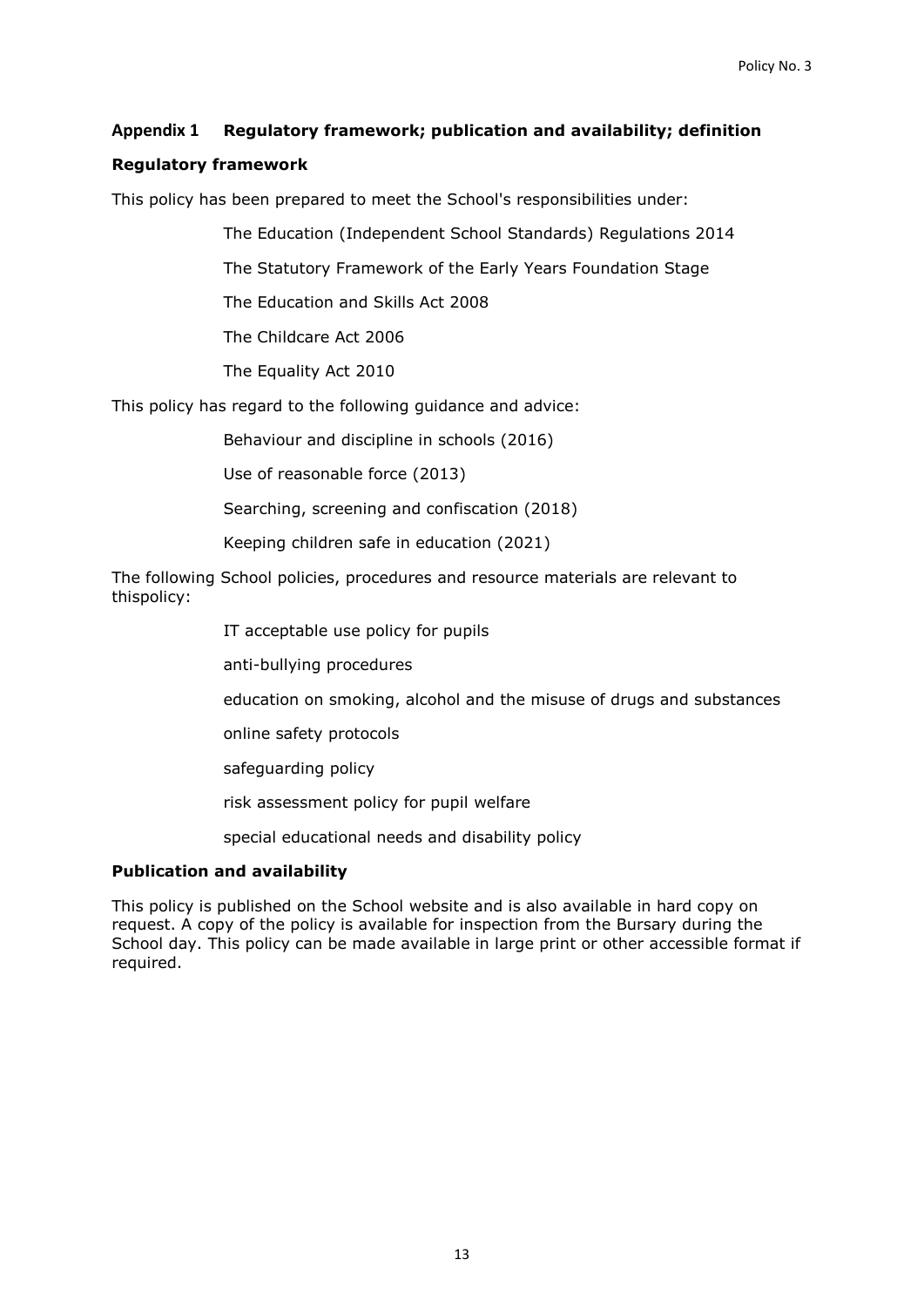## **Definitions**

Where the following words or phrases are used in this policy:

References to **working days** mean Monday to Friday, when the School is open during term time. The dates of terms are published on the School's website. In the event that the application of this definition is likely to introduce excessive delays, due to intervening School holidays, the School's approach is to take sensible and reasonable steps so as to minimise any hardship or unfairness arising from such delays.

References to the **Head** may include deputies.

References to **Parent** or **Parents** includes one or both of the parents, a legal guardian or education guardian.

References to the **Review** are to the review by the Panel of the Head's decision in accordance with the Exclusion and Expulsion Policy.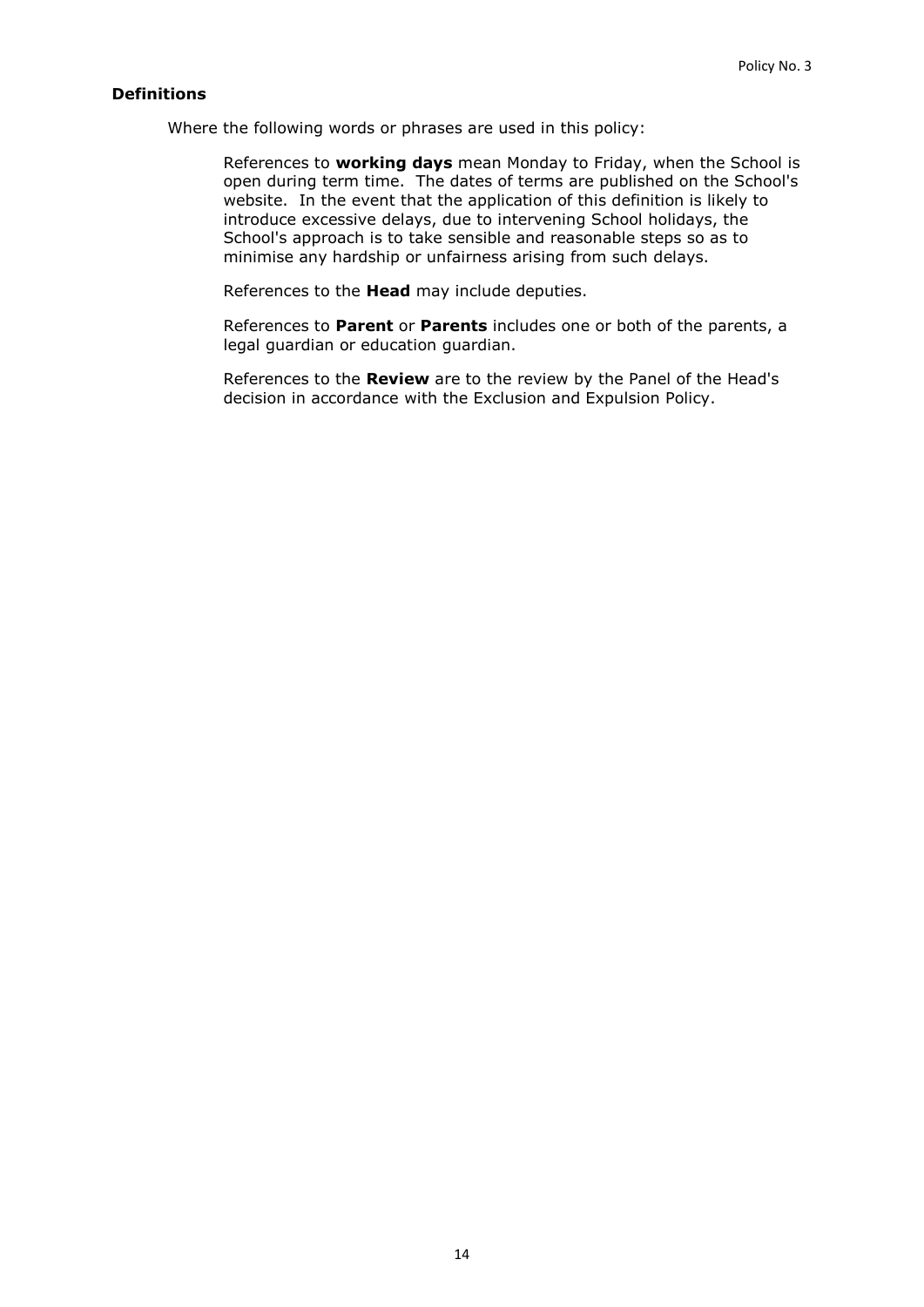## <span id="page-14-0"></span>**Appendix 2 Investigations into serious breaches of discipline**

- 1 The Head will appoint a senior member of staff to carry out an investigation.
- 2 Parents will be informed as soon as reasonably practicable after it becomes clear that the pupil may face disciplinary action for a serious breach of discipline, unless the School is prevented from doing so by the police if they are involved.
- 3 An investigation and any subsequent meeting will be conducted fairly and in a way which is appropriate to a school, without formal legal procedures.
- 4 A pupil may be suspended from the School while a complaint is being investigated or while an investigation is on hold (see paragraph [7](#page-14-1) below). Should a suspension continue for a period of more than five School days, the School will take reasonable steps to put in place arrangements to ensure the continuing education of the pupil. Parents should note that there may be a delay in providing work whilst teaching staff are given the opportunity to determine what work should be set. Alternatively, the pupil may be offered a segregated regime on School premises.
- 5 A pupil's space or belongings may be searched during the course of the investigation. See [Appendix 5](#page-19-0) of this policy for the School's policy on searching and confiscation.
- 6 If the pupil is to be interviewed as part of the investigation, this will not routinely involve parents but arrangements may be made for them to be accompanied by a member of staff of their choice and /or by a Parent (if available at the relevant time). A minute of the interview will be recorded in writing by the interviewing member of staff. The pupil may be asked to confirm any statement made or minute taken to be true and accurate.
- <span id="page-14-1"></span>7 It may be necessary to delay an investigation or put it on hold, for example where external agencies such as the police or social services are involved and have advised that this is necessary. A decision to suspend an investigation will take into account advice from appropriate external agencies and will be subject to periodic review. If considered necessary, the School may make arrangements for legal representation for the pupil to be funded entirely at the Parents' expense.
- 8 The outcome of the investigation will be reported to the Head. If the findings of the investigation appear to support the allegation, complaint or rumour, a disciplinary meeting will be held in accordance with the procedures in [Appendix 3](#page-15-0) of this policy.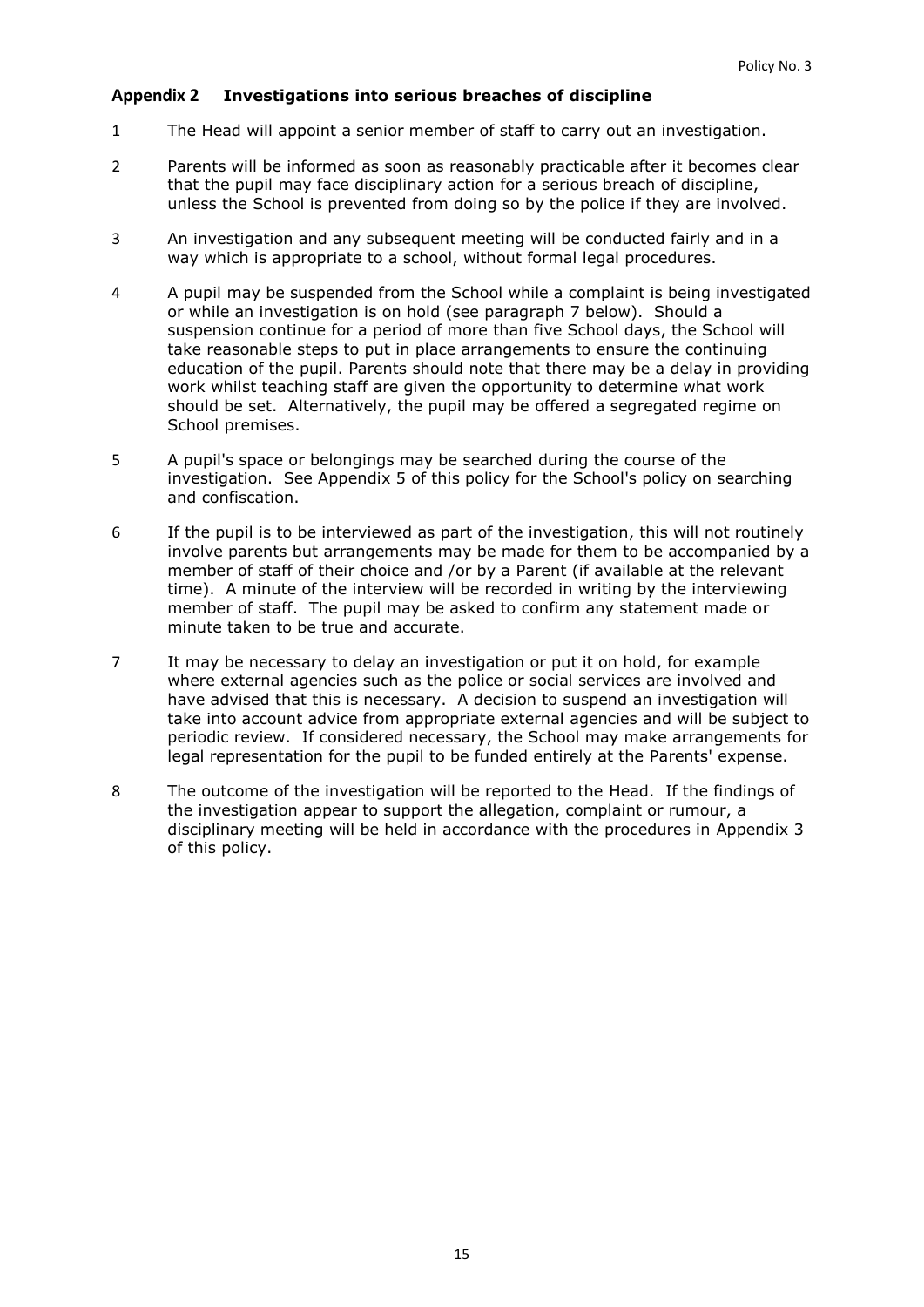## <span id="page-15-0"></span>**Appendix 3 Disciplinary meeting with the Head**

1 Where the findings of the investigation into an allegation, complaint or rumour of a serious breach of discipline appears to support the allegation, complaint or rumour, a disciplinary meeting with the Head will take place.

### 2 **Attendance**

- 2.1 The pupil and their Parents (if available) will be asked to attend the disciplinary meeting with the Head. The pupil may also be accompanied by a member of staff of their choice. Where the complaint concerns the behaviour of the Parents, the pupil will not generally be expected to attend the meeting and this procedure applies to the Parents only.
- 2.2 The person who undertook the investigation will be in attendance to explain the circumstances of the complaint and their investigation and an additional member of staff may be present to minute the meeting.
- 2.3 If the Parents or the pupil have any special needs or disability which call for additional facilities or adjustments (e.g. parking or the provision of documents in large print or other accessible format) those requirements should be made known to the Head so that appropriate arrangements can be made.
- 2.4 The parent(s) may be accompanied but this is an internal proceeding, not legal proceedings, and legal representation is unnecessary.
- 2.5 If a Parent is unable to attend because of, for example, travel and working commitments, the School will make reasonable alternative arrangements to ensure the Parent can be involved, remotely if necessary, with the disciplinary process and their child's education.

#### 3 **Meeting**

- 3.1 Documents available at the disciplinary meeting with the Head may include:
	- 3.1.1 a statement setting out the allegations regarding the pupil or, where applicable, the Parents
	- 3.1.2 written statements and notes of the evidence supporting the allegations, and any relevant correspondence
	- 3.1.3 the investigation report
	- 3.1.4 the pupil's school file and (if separate) conduct record
	- 3.1.5 the relevant School policies and procedures.
- 3.2 The Head will consider the allegations and the evidence, including statements made by and / or on behalf of the pupil or, where applicable, the Parents.
- 3.3 The pupil and their Parents will have an opportunity to state their side of the case.
- 3.4 The Head will inform the pupil and their Parents of the range of disciplinary sanctions which the Head considers are open to the Head if the allegation, complaint or rumour is sufficiently proved.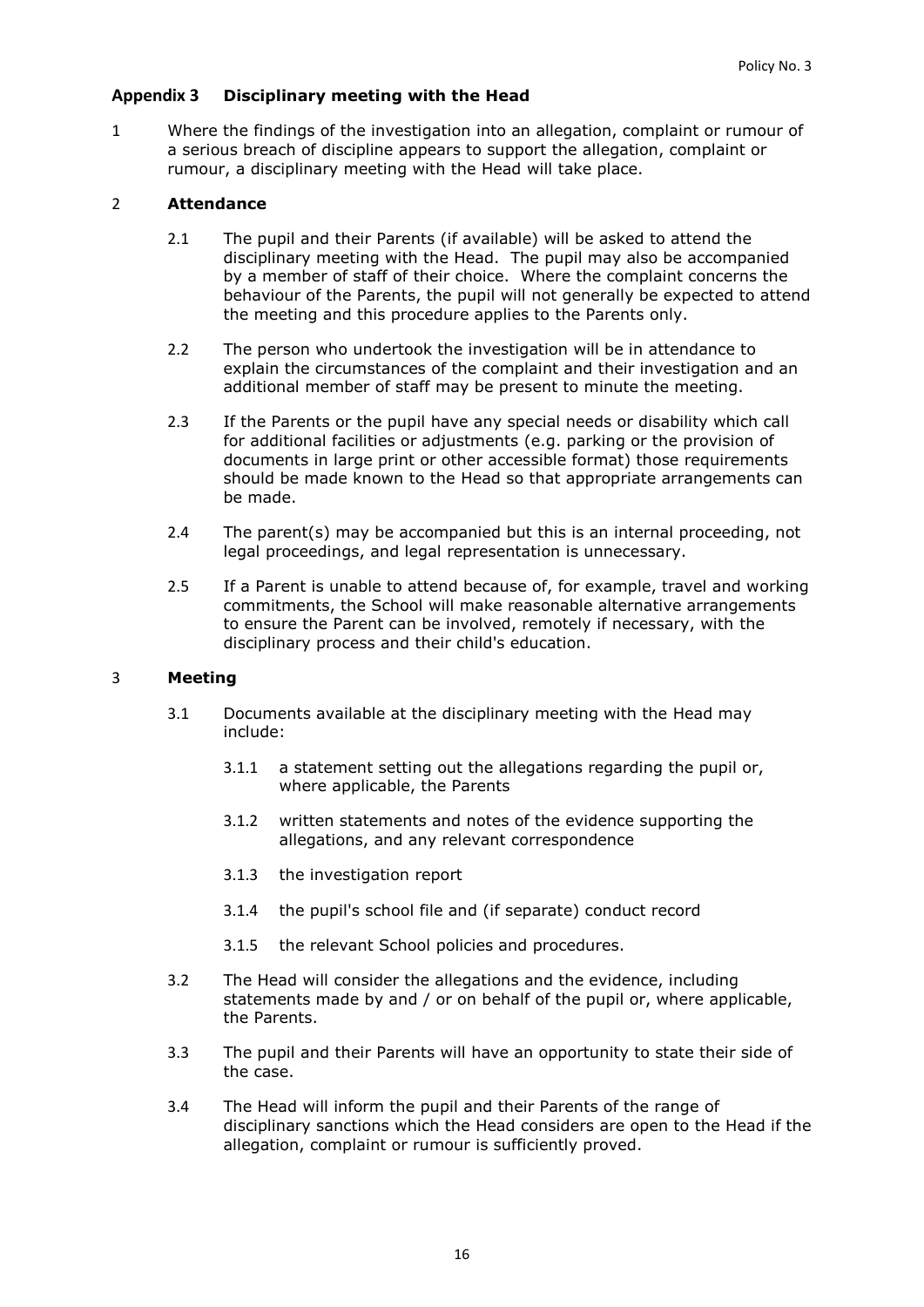3.5 Unless the Head considers that further investigation is needed, they will close the meeting and inform the pupil and the Parents that they will be notified of the decision in writing.

#### 4 **Decision**

- 4.1 The Head will consider whether the allegation, complaint or rumour has been sufficiently proved. The standard of proof shall be the civil standard, i.e. the balance of probabilities. The pupil's disciplinary record will be taken into account where the complaint concerns the conduct of the pupil.
- 4.2 The Head may Expel or Remove a pupil or impose any other sanction they consider to be appropriate in accordance with this policy.
- 4.3 The Head will notify the Parents of the decision in writing, with reasons, within five working days of the disciplinary meeting.
- 4.4 A decision to Expel or Remove a pupil shall take effect five working days of the date of the Head's letter confirming the decision. Until then, the pupil shall remain suspended and away from School premises.

#### 5 **Review**

- 5.1 The Parents or the pupil may request a Review of the Head's decision to Expel or Remove a pupil from the School, or where the pupil is suspended from the School for 11 working days or more or where a suspension would result in the pupil missing a public examination. The request must be made within five working days of the date of the Head's letter confirming his / her decision.
- 5.2 If such a request is made, the pupil shall remain suspended until the Review has taken place and either the sanction is upheld or a reconsidered decision made.
- 5.3 See the Exclusion and Expulsion Policy for further information about requesting a Review and the detail of the procedure.

#### 6 **Leaving status**

- 6.1 If a pupil is Expelled or Removed, his / her leaving status will be one of the following: Expelled, Removed or, if the offer is made by the Head and accepted by the Parents, Withdrawn by Parents.
- 6.2 Additional points of leaving status may include:
	- 6.2.1 the form of letter which will be written to the Parents and the form of announcement in the School
	- 6.2.2 the form of reference which will be supplied for the pupil
	- 6.2.3 the entry which will be made on the School record and the pupil's status as a leaver
	- 6.2.4 arrangements for transfer of any course and project work to the pupil, their Parents or another school
	- 6.2.5 whether (if relevant) the pupil will be permitted to return to School premises to sit public examinations
	- 6.2.6 whether (if relevant) the School can offer assistance in finding an alternative placement for the pupil
	- 6.2.7 whether the pupil will be entitled to leavers' privileges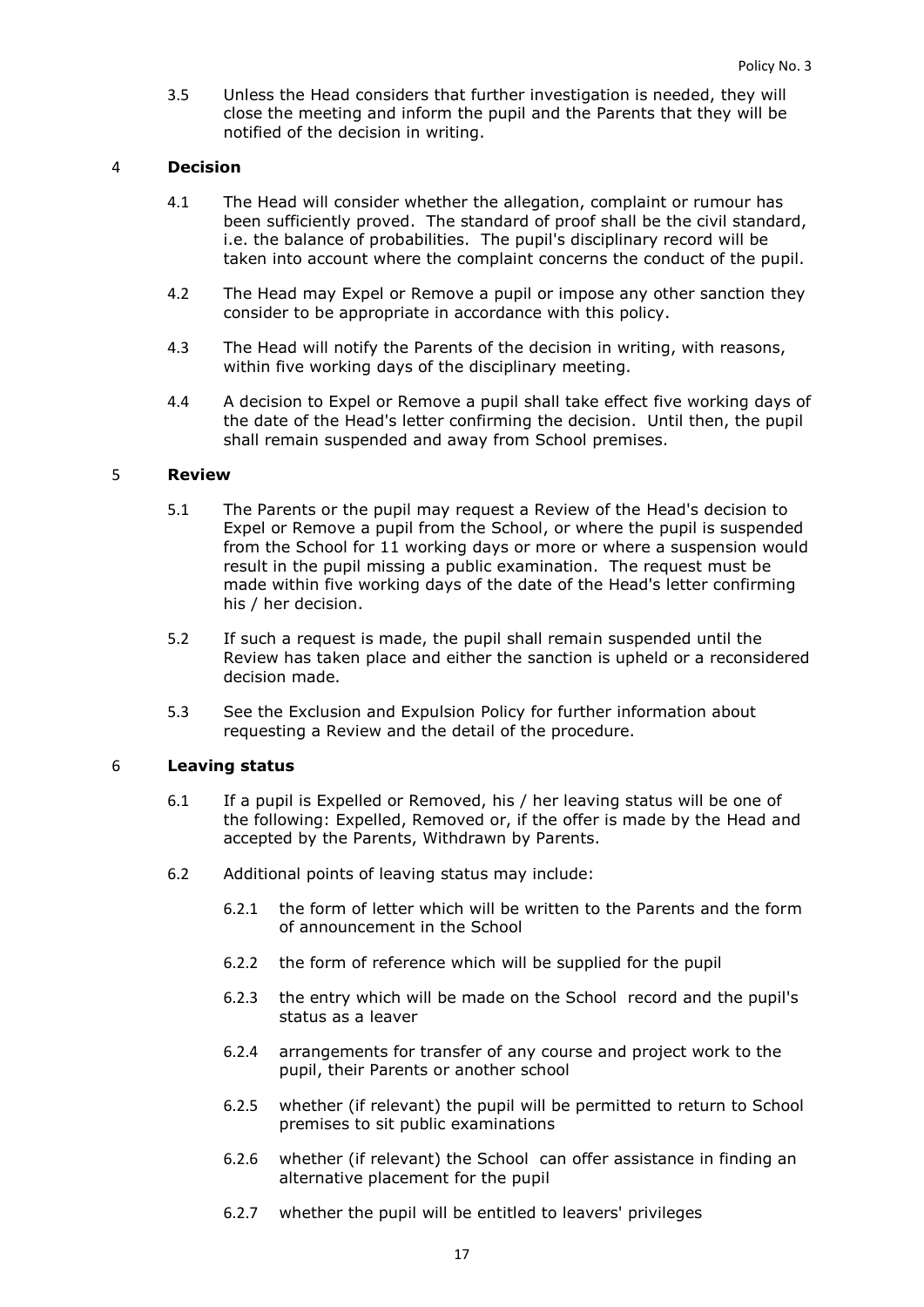- 6.2.8 the conditions under which the pupil may re-enter School premises in the future and
- 6.2.9 financial aspects: payment of any outstanding fees and extras; whether the deposit will be returned or credited; refunded of prepaid fees.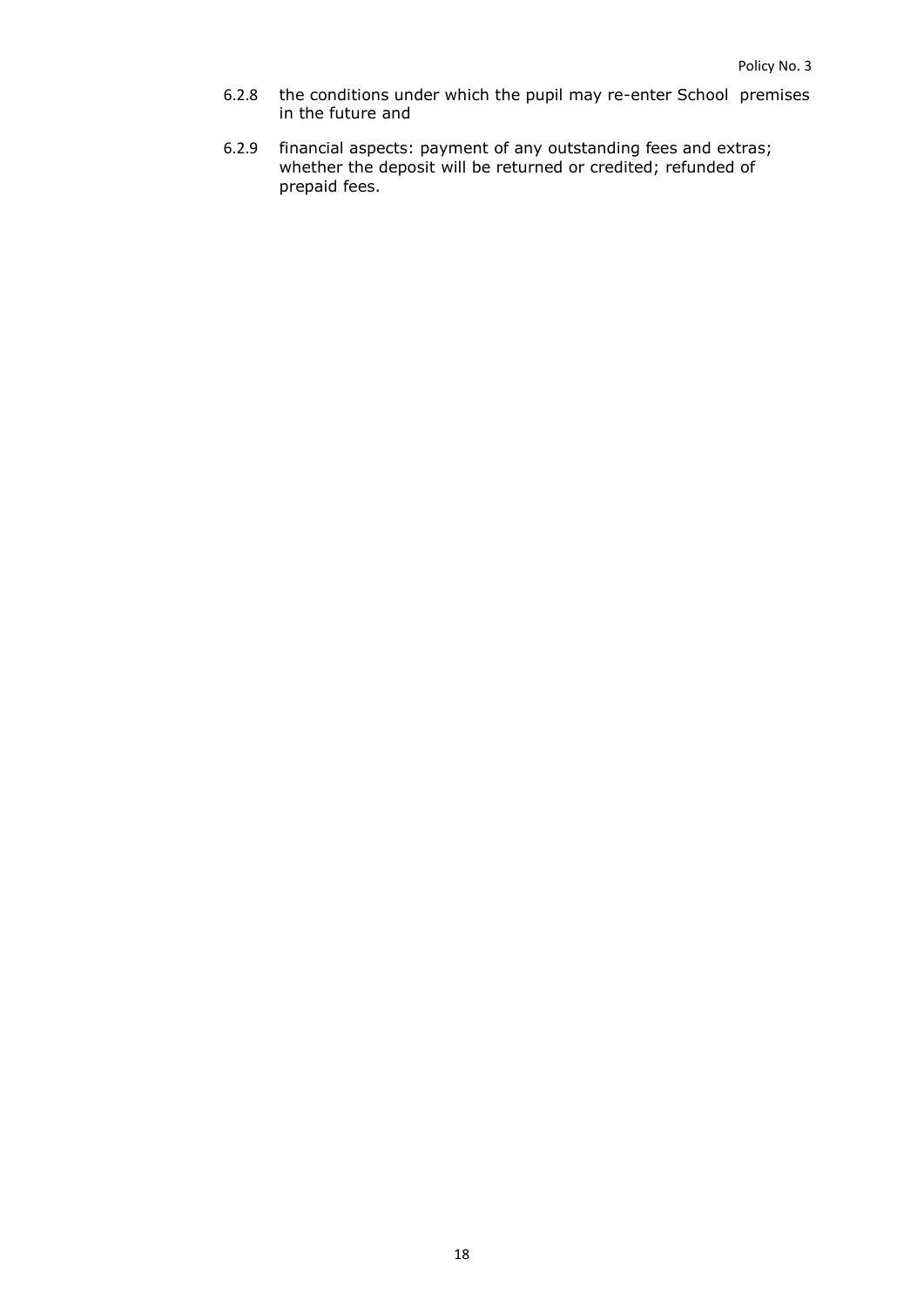### <span id="page-18-0"></span>**Appendix 4 Use of reasonable force**

- 1 Any use of reasonable force will be in accordance with the DfE guidance [Use of](https://www.gov.uk/government/uploads/system/uploads/attachment_data/file/444051/Use_of_reasonable_force_advice_Reviewed_July_2015.pdf)  [Reasonable Force.](https://www.gov.uk/government/uploads/system/uploads/attachment_data/file/444051/Use_of_reasonable_force_advice_Reviewed_July_2015.pdf)
- 2 Reasonable force may be used to prevent a pupil from doing or continuing to do any of the following:
	- 2.1 committing a criminal offence;
	- 2.2 injuring themselves or others;
	- 2.3 causing damage to property, including their own;
	- 2.4 engaging in any behaviour prejudicial to good order and discipline at the School or among any of its pupils, whether that behaviour occurs in a classroom or elsewhere.
- 3 In these circumstances, force will be used for two main purposes: to control pupils or to restrain them. Reasonable force may be used, for example, to restrain a pupil at risk of harming themselves or another individual or to prevent a pupil leaving a classroom where allowing them to do so would risk their safety or lead to behaviour that disrupts the behaviour of others.
- 4 In addition, reasonable force may be used to conduct a search for certain "prohibited items" (see [Appendix 5](#page-19-0) below).
- 5 In deciding whether reasonable force is required, the needs of individual pupils will be considered and reasonable adjustments will be made for pupils with special educational needs or disabilities.
- 6 Where reasonable force is used by a member of staff, a Deputy Head must be informed of the incident and it will be recorded in writing. The pupil's Parents will be informed about serious incidents involving the use of force. In the EYFS setting, the pupil's Parents will be informed about any use of force on the day of the incident or as soon as reasonably practicable.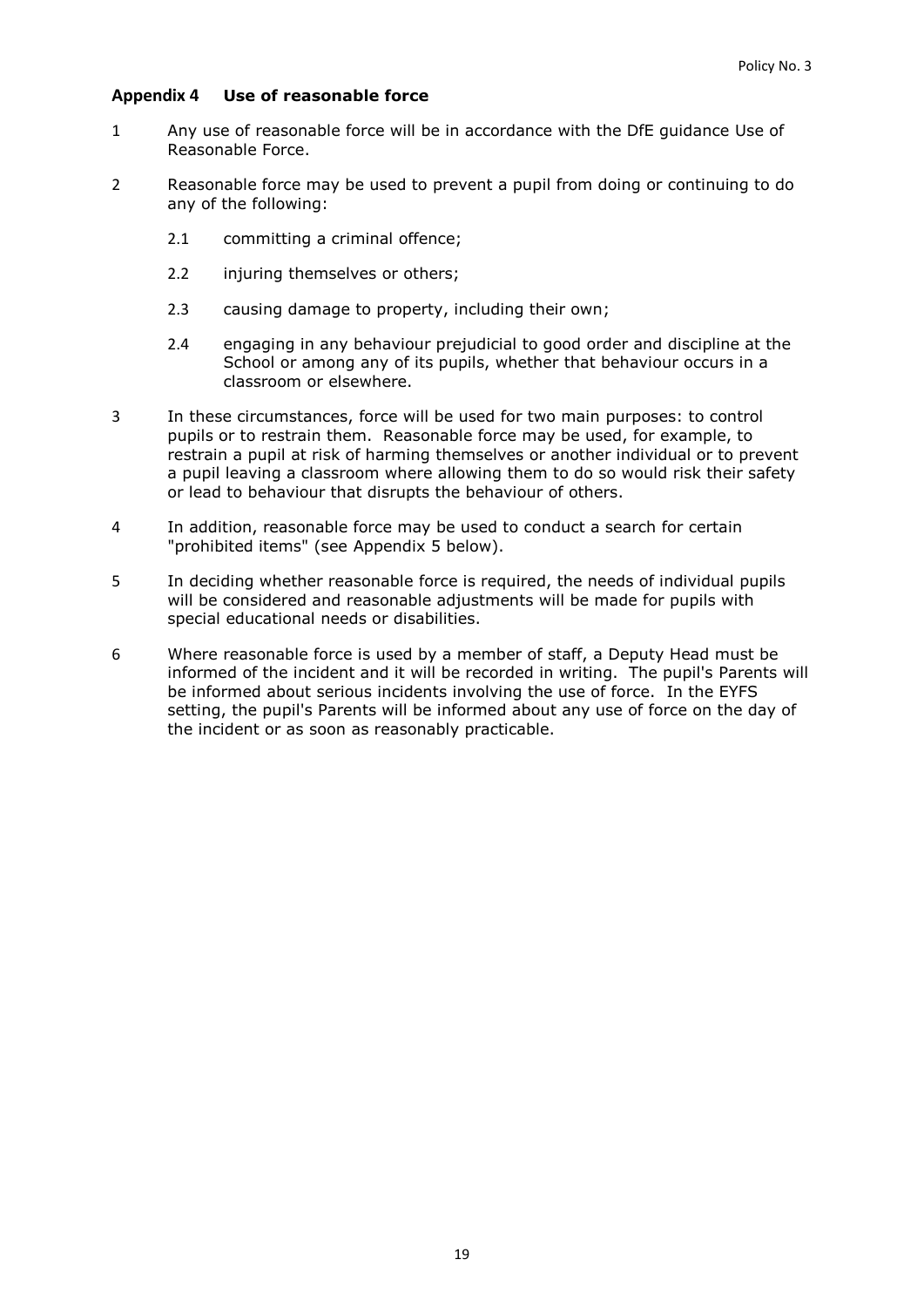## <span id="page-19-0"></span>**Appendix 5 Searching and confiscation**

All schools have a general power to impose reasonable and proportionate disciplinary measures (Education and Inspections Act 2006). This enables a member of staff to confiscate, retain or dispose of a pupil's property as a disciplinary penalty where it is reasonable to do so.

The School's policy on searching and confiscation has regard to the DfE guidance [Searching, Screening and Confiscation.](https://www.gov.uk/government/uploads/system/uploads/attachment_data/file/554415/searching_screening_confiscation_advice_Sept_2016.pdf)

## <span id="page-19-1"></span>1 **Prohibited items**

- 1.1 The following are "prohibited items" under Section 550ZA(3) of the Education Act 1996 and Regulation 3 of the Schools (Specification and Disposal of Articles) Regulations 2012:
	- 1.1.1 knives or weapons, alcohol, illegal drugs and stolen items
	- 1.1.2 tobacco and cigarette papers, fireworks and pornographic images
	- 1.1.3 any article that a member of staff reasonably suspects has been, or is likely to be used:
		- (a) to commit an offence; or
		- (b) to cause personal injury to, or damage to the property of, any person (including the pupil); and
	- 1.1.4 any item banned by the School Rules that are identified as being items which may be searched for.
- <span id="page-19-2"></span>1.2 The School has banned items that are reasonably believed to be likely to cause harm or disruption. Pupils must not have these items in their possession on School premises or at any time when they are in the lawful charge and control of the School (for example on an educational visit).

## 2 **Searching with consent**

- 2.1 Before any search is undertaken the pupil will usually be asked to consent. In seeking consent, the age and maturity of the pupil will be taken into account together with any special needs the pupil may have. Written consent will not usually be required.
- 2.2 The consent of the pupil must be obtained for searches for items that are not "prohibited items" as listed in section [1](#page-19-1) above. The consent of the pupil must be sought even if they are not at the School at the time. If a member of staff suspects that a pupil has an item that is banned by the School they can instruct the pupil to turn out their pockets or bag.
- 2.3 If the pupil refuses to provide consent disciplinary action may be taken in accordance with the School's Behaviour and Discipline Policy.

# 3 **Searching for prohibited items**

- 3.1 Where the Head or an authorised member of staff has reasonable grounds to suspect that a pupil may have a prohibited item, consent is not required and the search will be carried out, using reasonable force if necessary (such force may not be used in searches for items included in [1.1.4](#page-19-2) above).
- 3.2 Searches will be carried out only on School premises or, if elsewhere, where the member of staff has lawful control or charge of the pupil, for example on an educational visit or in training settings.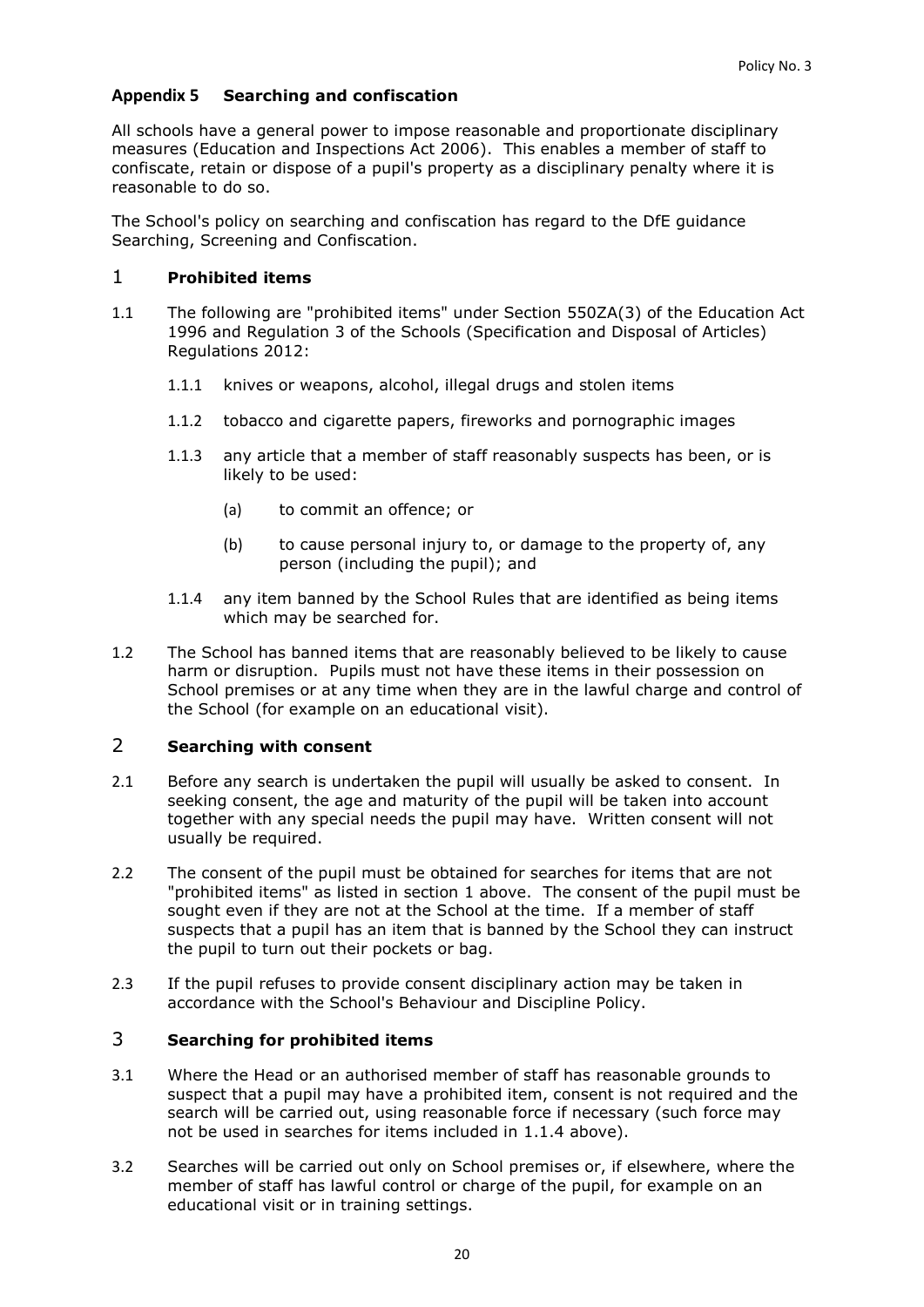- 3.3 If it is believed that a pupil has a prohibited item, it may be appropriate for a member of staff to carry out:
	- 3.3.1 a search of outer clothing; and / or
	- 3.3.2 a search of School property (e.g. pupils' lockers or desks); and / or
	- 3.3.3 a search of personal property (e.g. bag or pencil case).
- 3.4 Searches will be conducted in such a manner as to minimise embarrassment or distress. Any search of a pupil or their possessions will be carried out in the presence of the pupil and another member of staff. Where a pupil is searched, the searcher and the second member of staff present will be the same gender as the pupil.
- 3.5 Where it is reasonably believed that serious harm may be caused if the search is not carried out immediately and it is not practicable to summon another member of staff, a member of staff may carry out a search of a pupil of the opposite sex and / or in the absence of a witness.
- 3.6 Where the Head, or staff authorised by the Head, find anything which they have reasonable grounds for suspecting is a prohibited item, they may seize, retain and dispose of that item in accordance with this policy.

## 4 **Confiscation**

- 4.1 Under the School's general power to discipline, a member of staff may confiscate, retain or dispose of a pupil's property as a disciplinary penalty where it is reasonable to do so.
- 4.2 Confiscation of an item may take place following a lawful search, as set out above, or however the item is found if the member of staff considers it to be harmful or detrimental to School discipline.

# 5 **Searching electronic devices**

- 5.1 An electronic device such as a mobile phone or a tablet computer may be confiscated in appropriate circumstances in accordance with this policy. If there is good reason to suspect that the device has been, or could be used to cause harm, to disrupt teaching or break School Rules, any data or files on the device may be searched and, where appropriate, data or files may be erased before the device is returned to its owner. Any search of an electronic device should be conducted in the presence of a second member of staff.
- 5.2 Any data or files will only be erased if there is good reason to suspect that the data or files have been, or could be, used to cause harm, to disrupt teaching or break School Rules.
- 5.3 If inappropriate material is found on an electronic device, the member of staff may delete the material, retain it as evidence of a breach of School discipline or criminal offence or hand it over to the police if the material is of such seriousness that police involvement is required.

# 6 **Disposal of confiscated items**

6.1 **Alcohol**: alcohol which has been confiscated will be destroyed.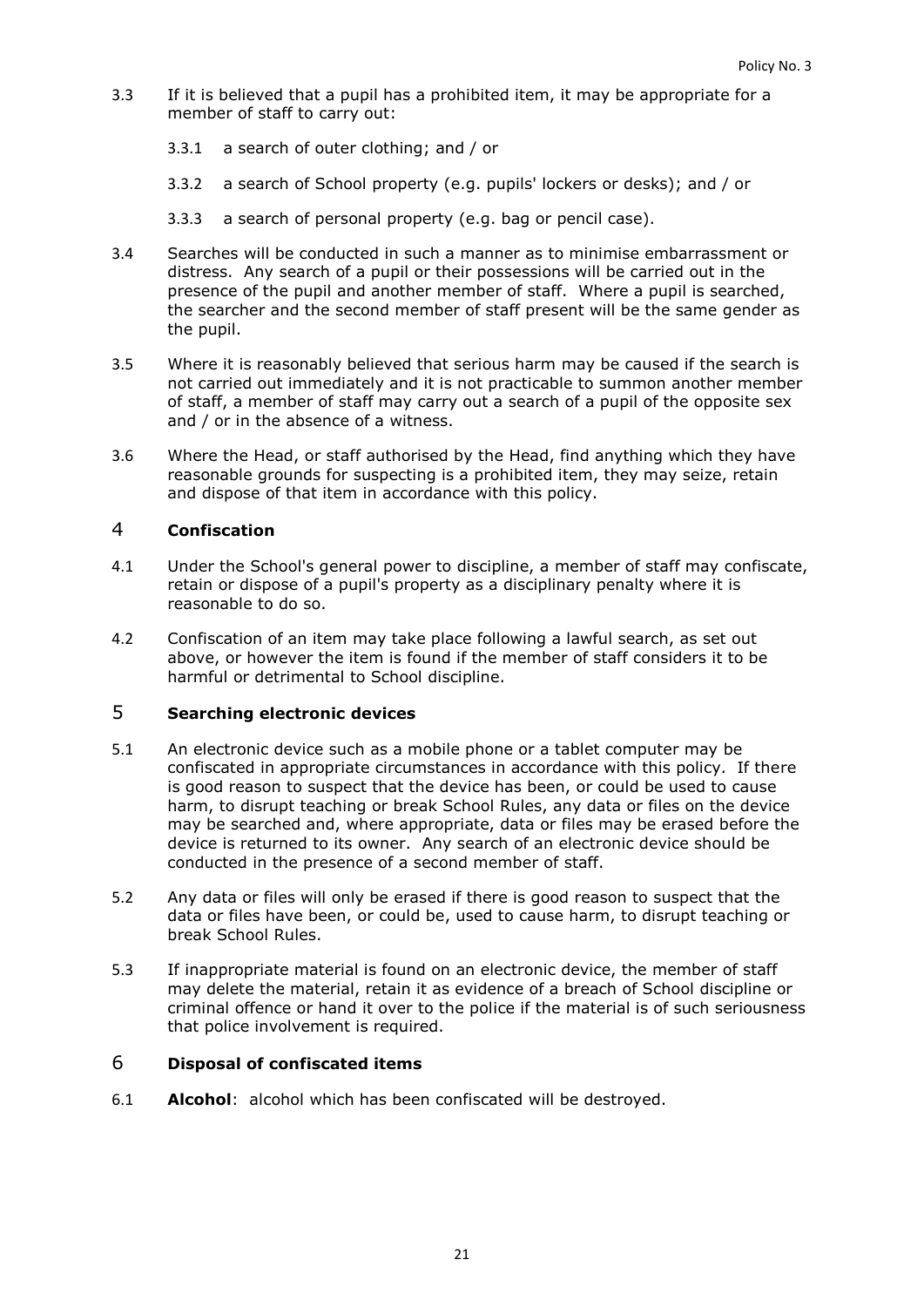- 6.2 **Controlled drugs**: controlled drugs will usually be delivered to the police as soon as possible. In exceptional circumstances and at the discretion of the Head or authorised member of staff, the drugs may be destroyed without the involvement of the police if there is good reason to do so. All relevant circumstances will be taken into account and staff will use professional judgement to determine whether the items can be safely disposed of. They will not be returned to the pupil.
- 6.3 **Other substances**: substances which are not believed to be illegal drugs but which are harmful or detrimental to good order and discipline (for example "legal highs") may be confiscated and destroyed. Where it is not clear whether or not the substance seized is an illegal drug, it will be treated as though it is illegal and disposed of as above.
- 6.4 **Stolen items**: stolen items will usually be delivered to the police as soon as possible. However, if, in the opinion of the Head or authorised member of staff, there is good reason to do so, stolen items may be returned to the owner without the involvement of the police. This is likely to apply to items of low value, such as pencil cases.
- 6.5 **Tobacco or cigarette papers, e-cigarettes and liquids**: these will be destroyed.
- 6.6 **Fireworks**: fireworks will not be returned to the pupil. They will be disposed of safely at the discretion of the Head or other authorised member of staff which may include donation to an appropriate charity.
- 6.7 **Pornographic images**: pornographic images involving children or images that constitute "extreme pornography" under section 63 of the Criminal Justice and Immigration Act 2008 will be handed to the police as soon as practicable. As possession of such images may indicate that the pupil has been abused, the Designated Safeguarding Lead will also be notified and will decide whether to make a referral to the Local Authority.
- 6.8 Other pornographic images will also be discussed with the Designated Safeguarding Lead. The images may then be passed to children's social care for consideration of any further action. If no action is to be taken by the local authority the images will be erased after a note has been made for disciplinary purposes, confirming the nature of the material.
- 6.9 **Article used to commit an offence or to cause personal injury or damage to property**: such articles may, at the discretion of the Head or authorised member of staff taking all the circumstances into account, be delivered to the police, returned to the owner, retained or disposed of.
- 6.10 **Weapons or items which are evidence of an offence**: such items will be passed to the police as soon as possible.
- <span id="page-21-0"></span>6.11 **An item banned under School Rules**: such items may, at the discretion of the School or authorised member of staff taking all the circumstances into account, be returned to its owner, retained or disposed of. Where staff confiscate a mobile phone that has been used in breach of School rules to disrupt teaching, the phone will be kept safely until the end of the school day when it can be claimed by its owner, unless the Head considers it necessary to retain the device for evidence in disciplinary proceedings in accordance with [6.12](#page-21-0) below. If a pupil persists in using a mobile phone in breach of School Rules, the phone will be confiscated and must be collected by a Parent.